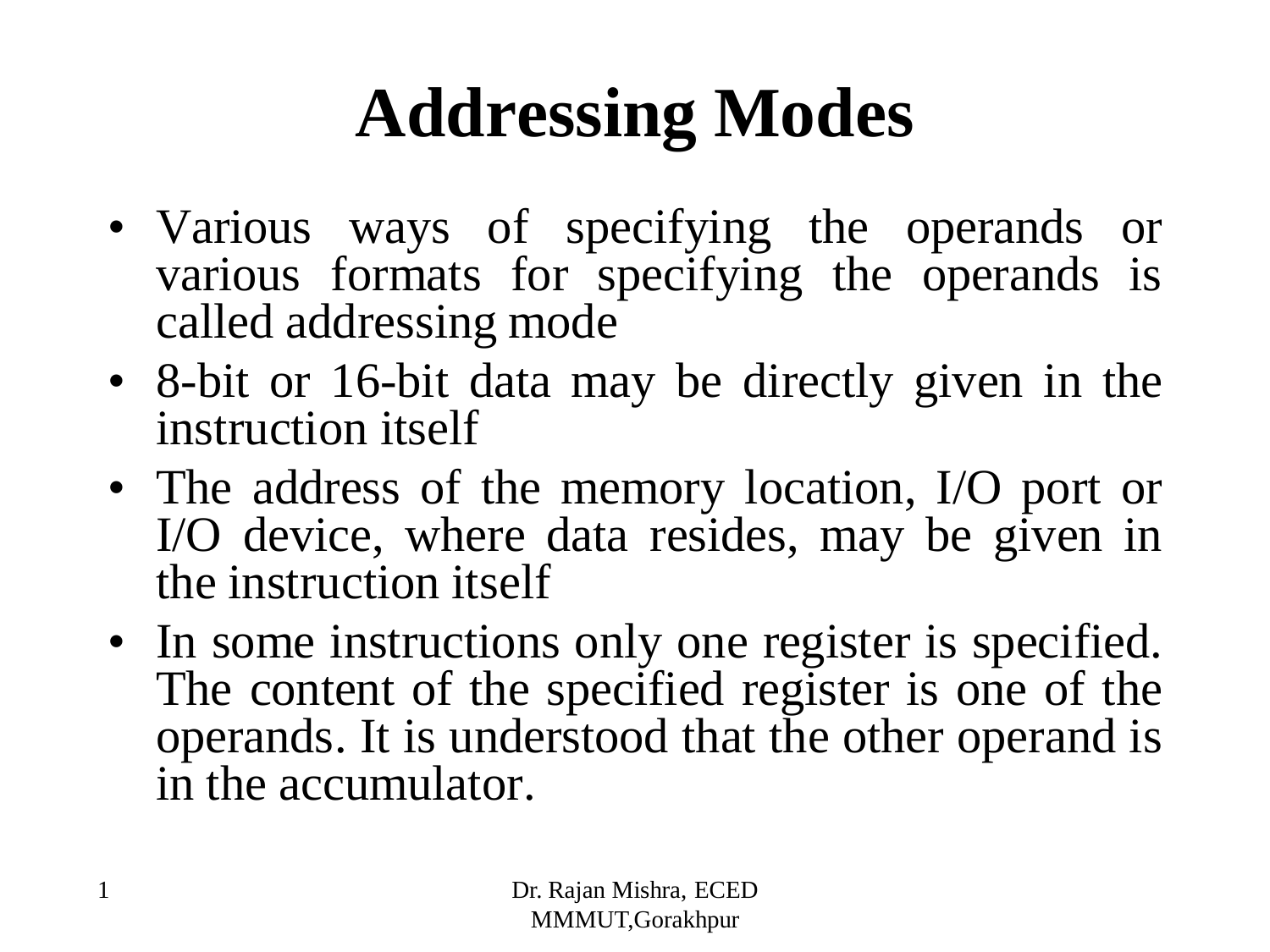- Some instructions specify one or two registers. The contents of the registers are the required data.
- In some instructions data is implied. The most instructions of this type operate on the content of the accumulator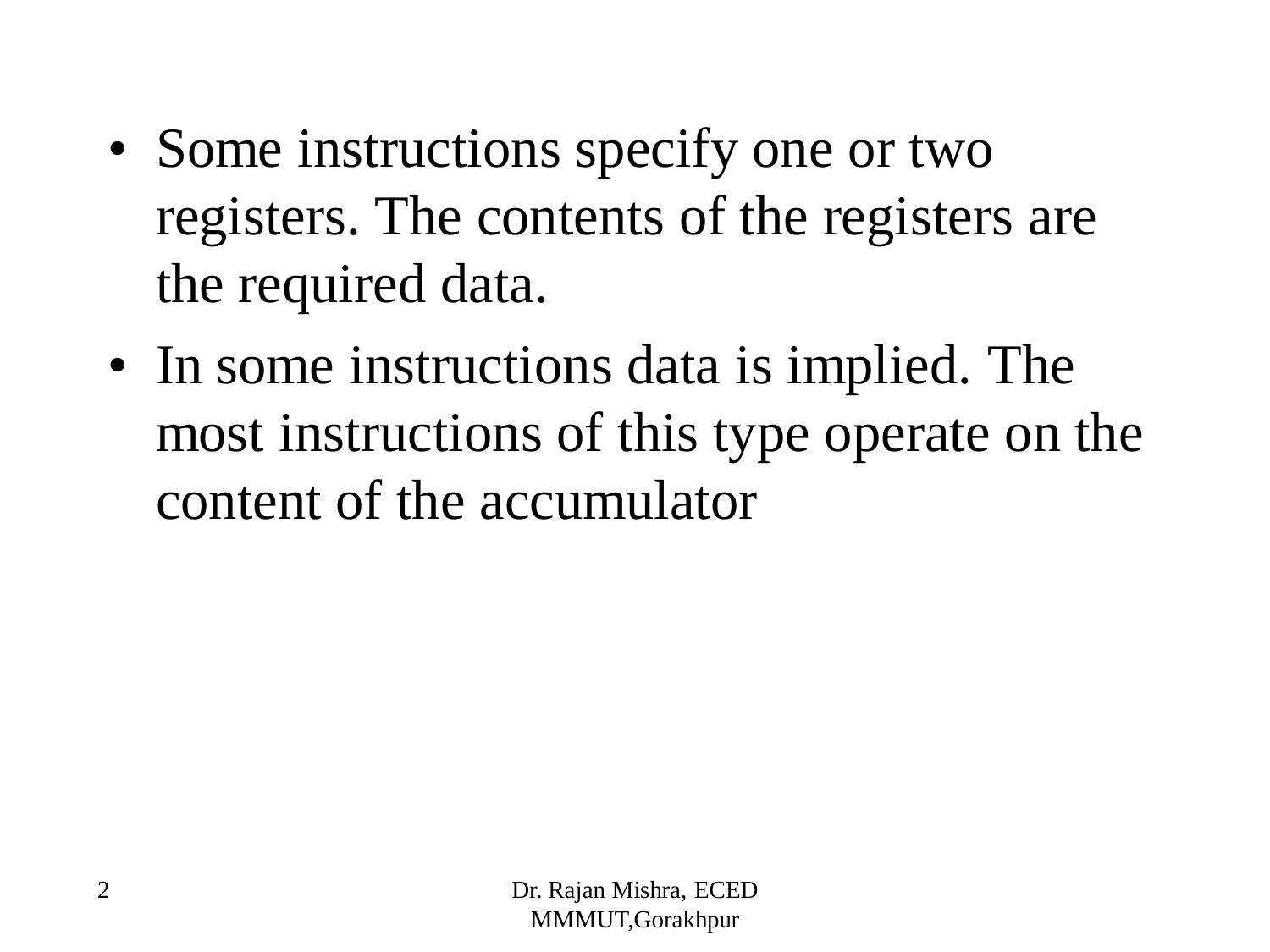# **Addressing Modes (8085)**

- Implicit addressing
	- CMA Complement the contents of accumulator
- Immediate addressing
	- MVI R, 05H
	- ADI 06H
- Direct addressing The address of the operand in the instruction - STA 2400H, IN 02H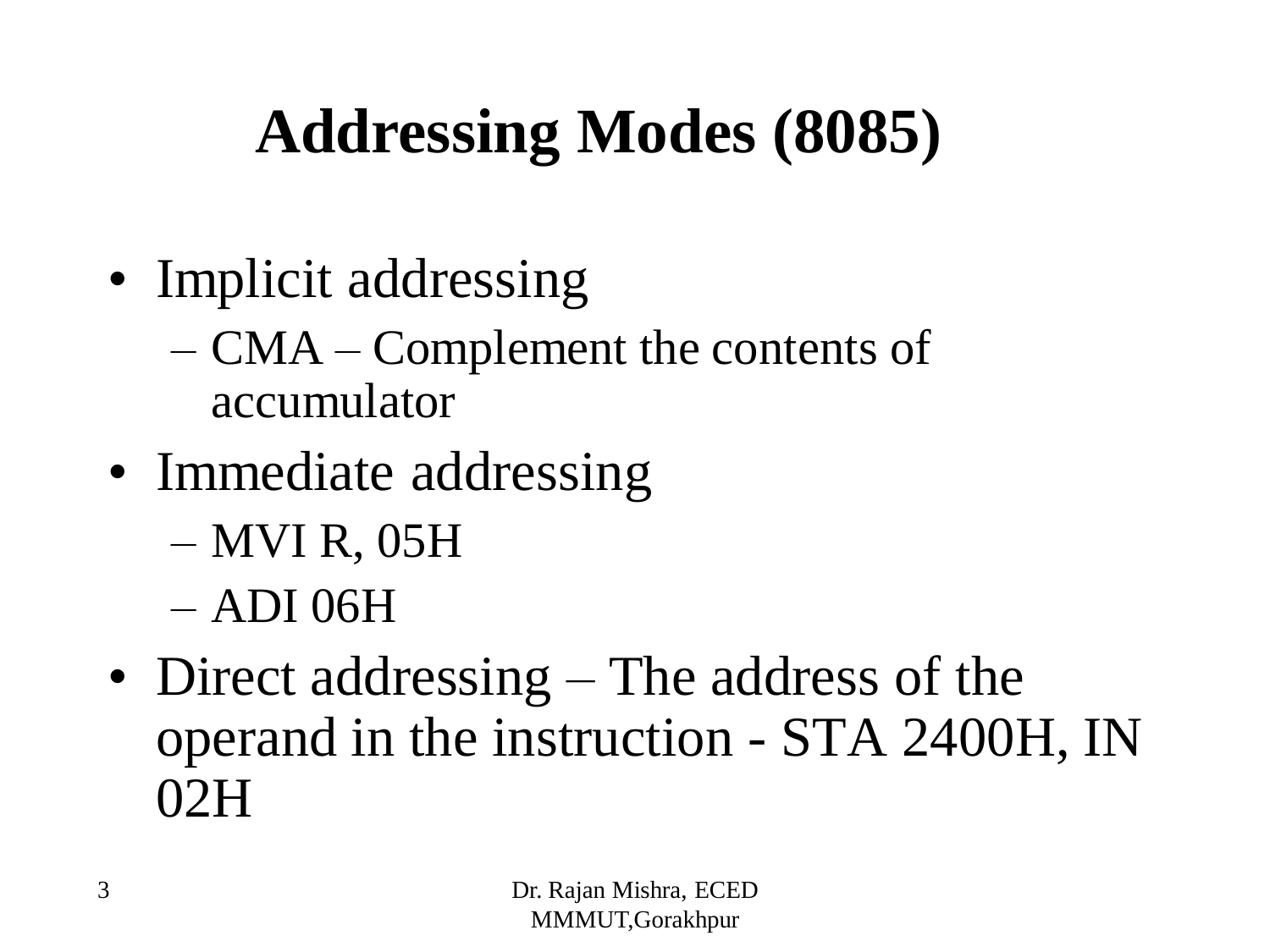- Register addressing
	- In register addressing mode the operands are in the general purpose registers
	- MOV A, B
	- ADD B
- Register indirect addressing
	- Memory location is specified by the contents of the registers
	- LDAX B, STAX D, MOV A,M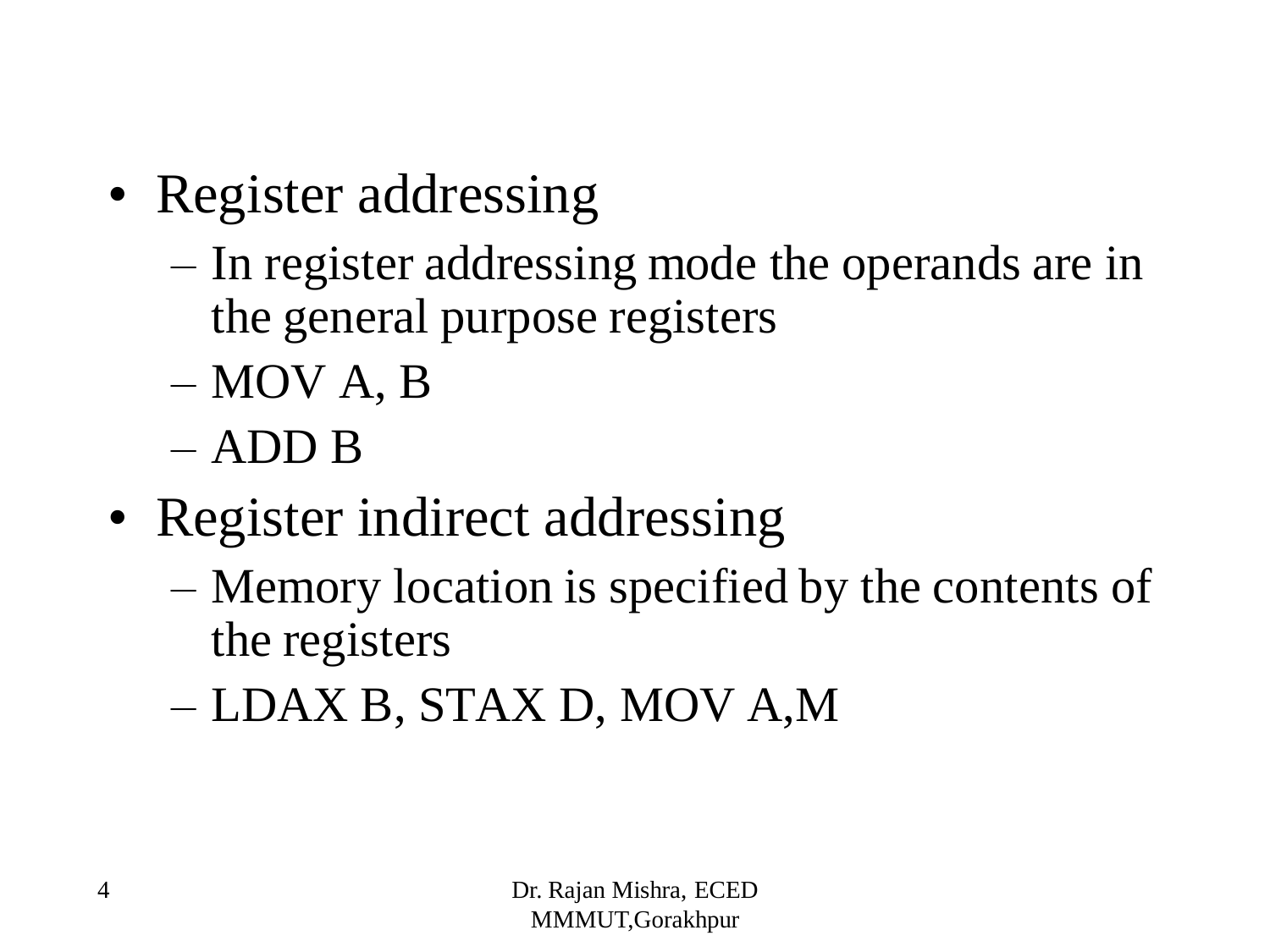# **Instructions of 8085**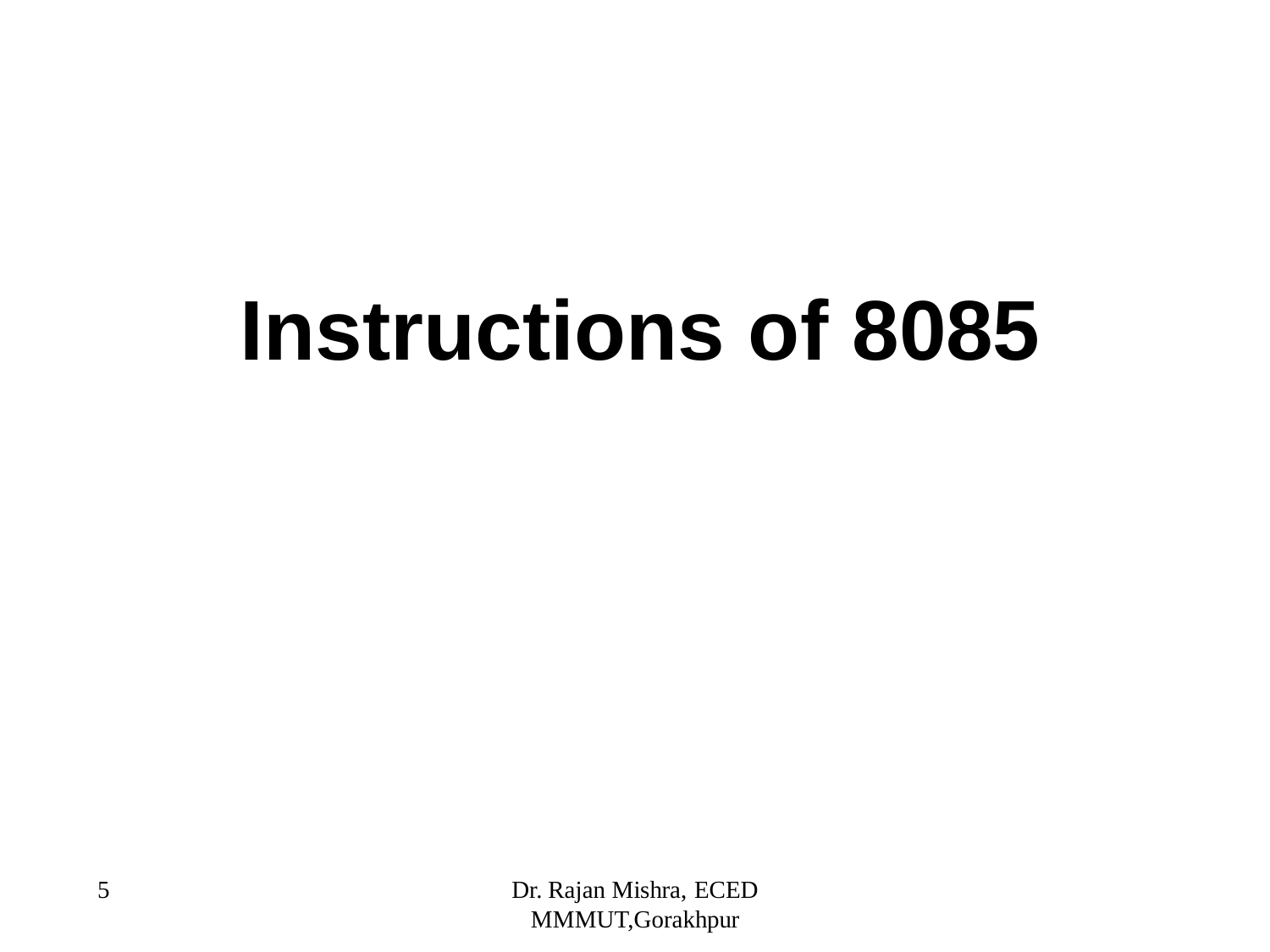# **Data Transfer Instructions**

| <b>Types</b>                             | Examples                                      |
|------------------------------------------|-----------------------------------------------|
| 1. Between Registers                     | 1. MOV $B,D - Copy$ the contents of the       |
|                                          | register B into Register D                    |
| 2. Specific data byte to a register or a | 2. MVI $B$ , $32H -$ Load register B with the |
| memory location                          | data byte 32H                                 |
| 3. Between a memory location and a       | 3. LXI H, 2000H                               |
| register                                 | MOV B,M                                       |
|                                          | From a memory location 2000H to register      |
|                                          | B                                             |
| Between an I/O device and the<br>4.      | 4. IN $05H$ – The contents of the input port  |
| accumulator                              | designated in the operand are read and        |
|                                          | loaded into the accumulator                   |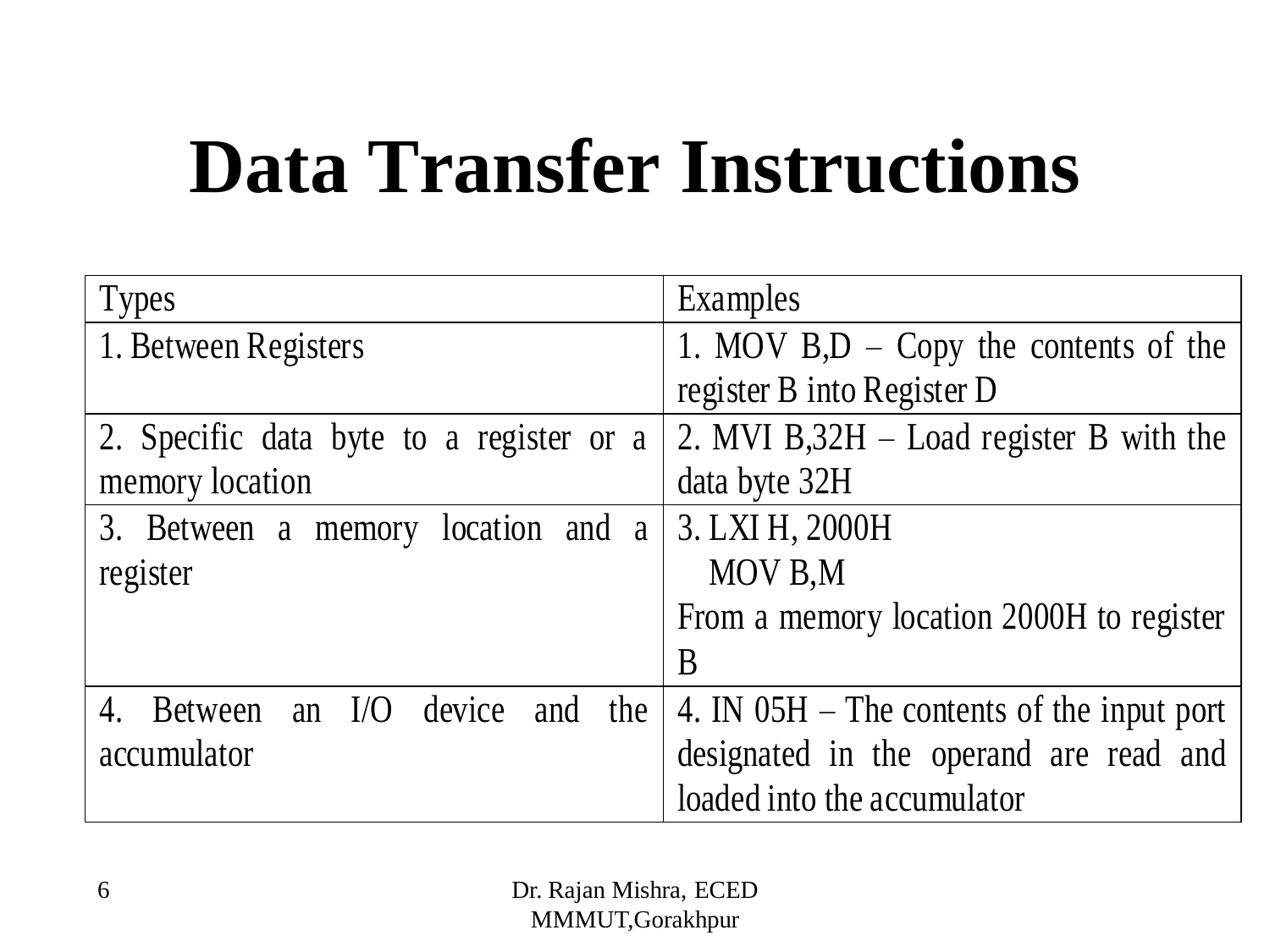MOV: This instruction copies the contents of source register into destination register.

- MOV Rd, Rs
- MOV M,Rs
- MOV Rd,M

These instructions are 1 byte instructions.

Examples: MOV A,B MOV B,M

MOV M,A

Flags: No flags are affected

If one of operands is memory location, it is specified by HL pair register.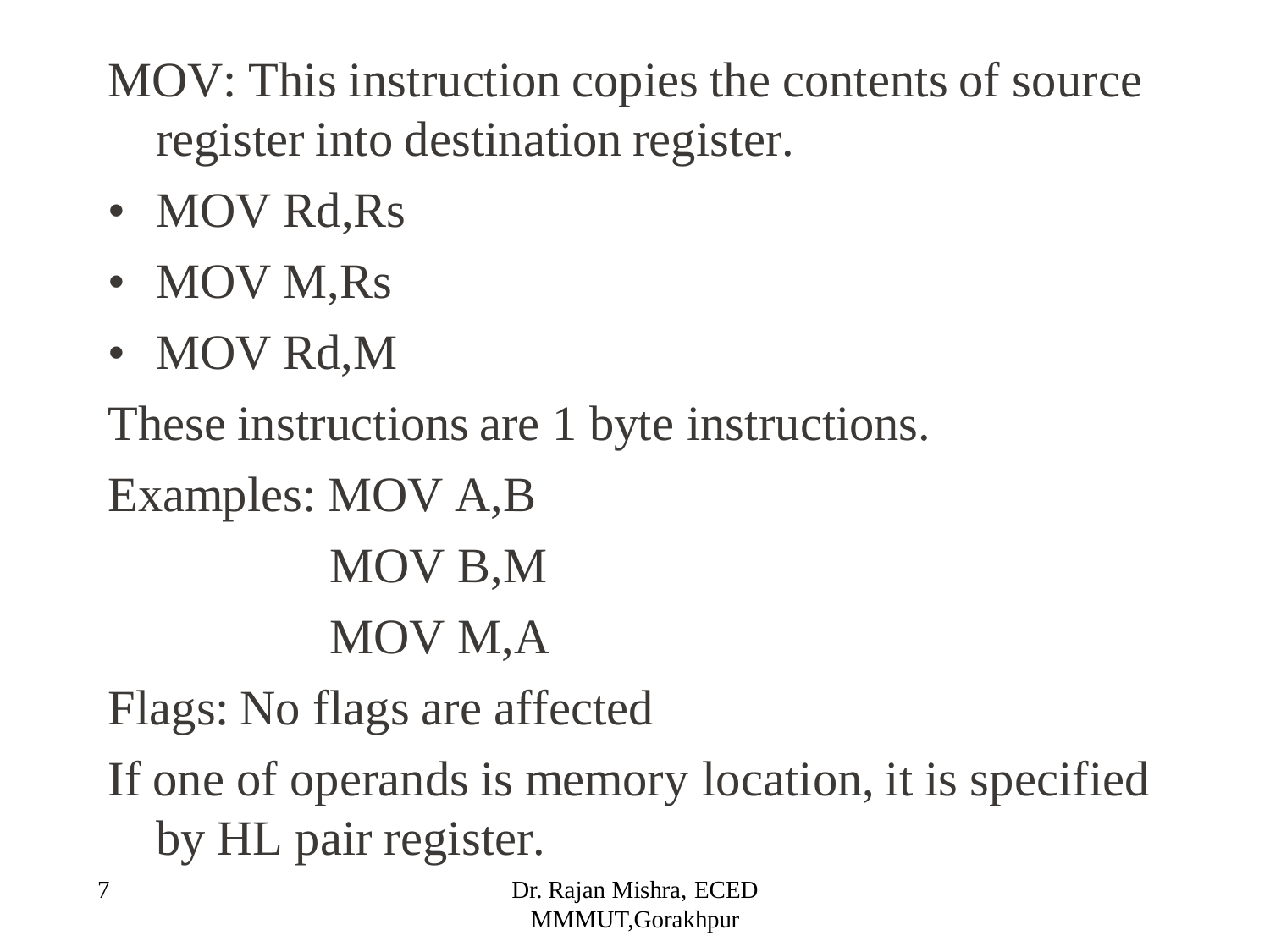| <b>Opcode</b> | <b>Operand</b> Byte |   | M- Cycle T-State |   |
|---------------|---------------------|---|------------------|---|
| <b>MOV</b>    | Rd, Rs              | 1 |                  |   |
| <b>MOV</b>    | M, Rs               |   | $\overline{2}$   |   |
| <b>MOV</b>    | Rd, M               |   | $\mathbf{2}$     | 7 |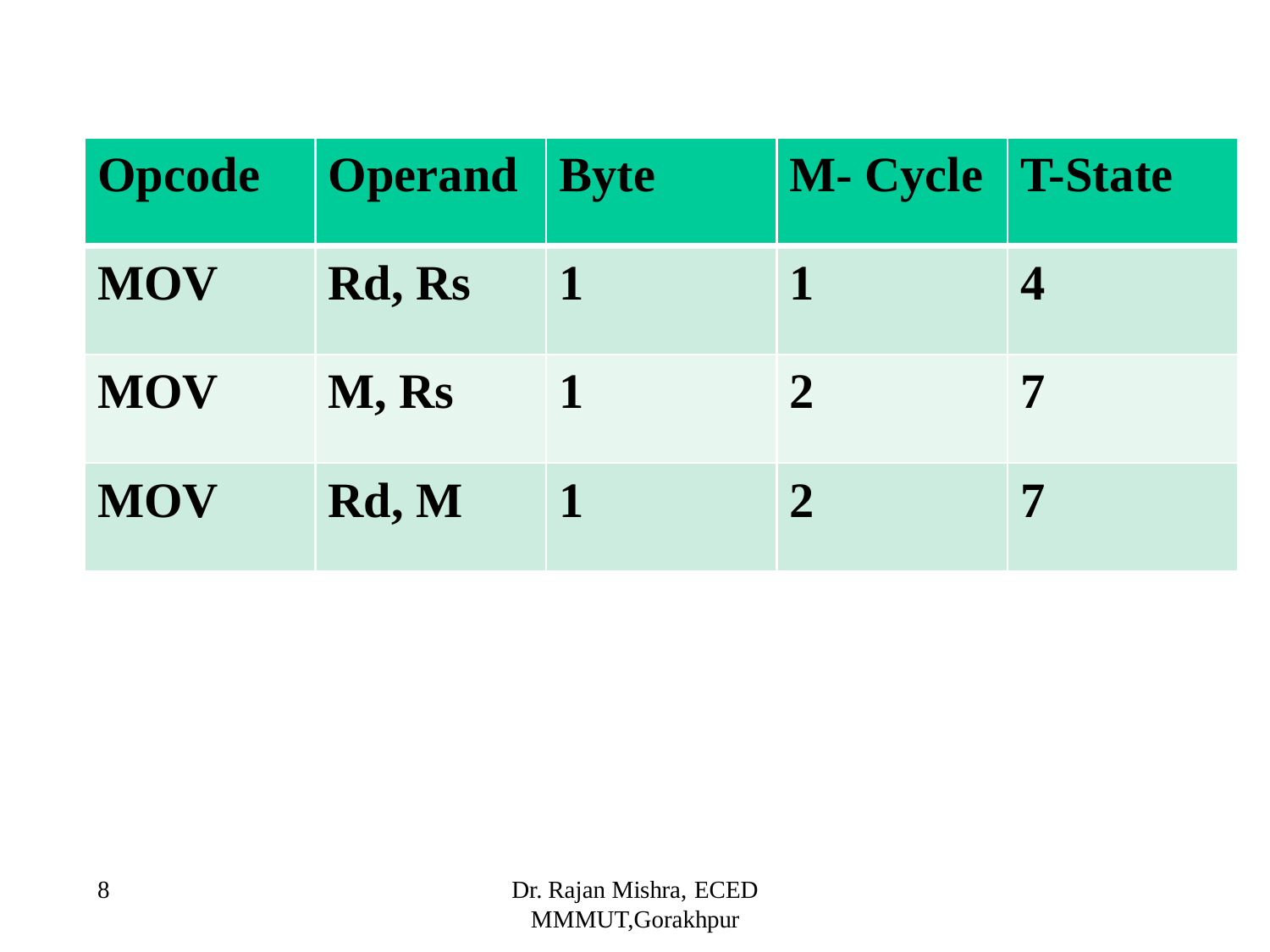**MVI R,8 bit data:** Store 8 bit data in destination register or memory. If destination is memory, it is specified by the HL pair register.

|            | <b>Opcode Operand</b> Byte | M- Cycle T-State |    |
|------------|----------------------------|------------------|----|
| <b>MVI</b> | <b>R.</b> Data 2           | $\mathcal{D}$    |    |
| <b>MVI</b> | M,Data 2                   | $\sqrt{37}$      | 10 |

#### **No flags are affected.**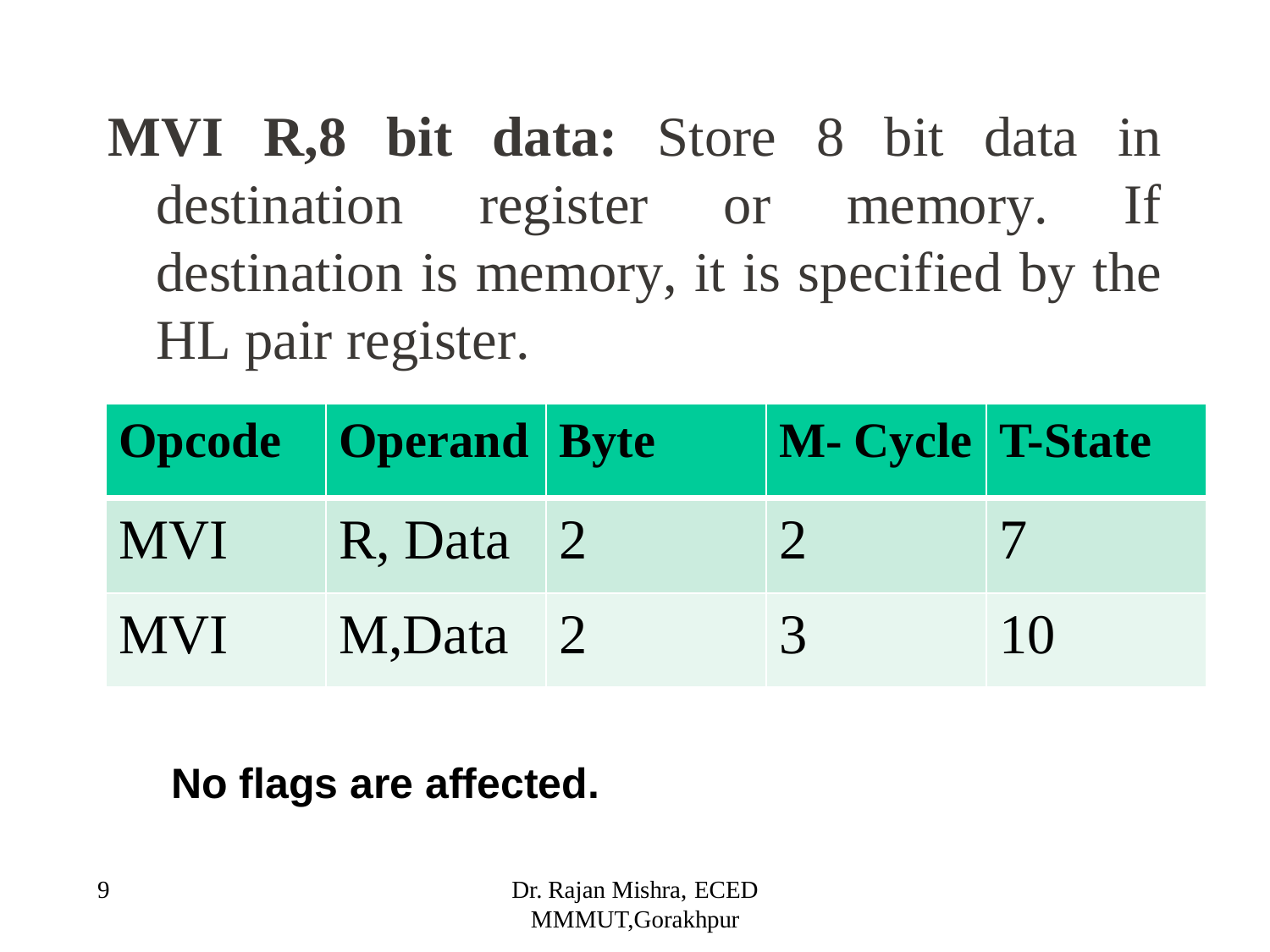# **LXI Rp/SP, 16 bit data:** Loads 16 bit data in register pair/stack pointer.

| <b>Opcode Operand</b>        |                  | <b>Byte</b> | <b>M- Cycle T-State</b> |    |
|------------------------------|------------------|-------------|-------------------------|----|
| $\boldsymbol{\mathsf{I}}$ XI | Rp,<br>Data(16)  |             |                         | 10 |
| LXI                          | $SP, Data(16)$ 3 |             | $\mathcal{R}$           | 10 |

•**No flags are affected.** •**Second byte of instruction specifies the low-order byte of data and third byte specifies the low-order byte of data**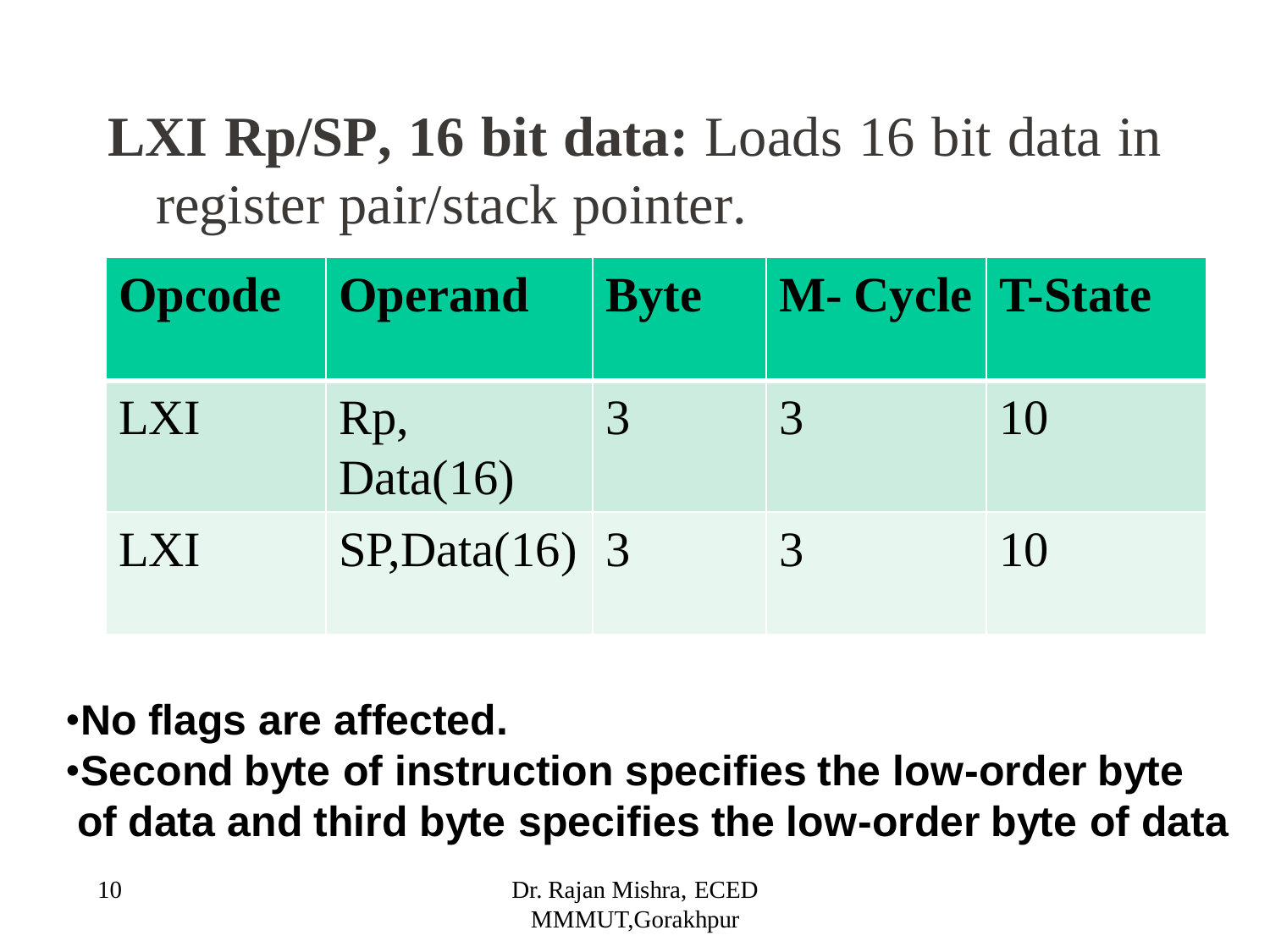**STA 16 bit Addr:** Content of accumulator is stored in memory location whose address is specified by 2<sup>nd</sup> and 3<sup>rd</sup> byte of instruction.

|            | <b>Opcode Operand Byte</b> | <b>M- Cycle T-State</b> |    |
|------------|----------------------------|-------------------------|----|
| <b>STA</b> | $16$ bit                   |                         | 13 |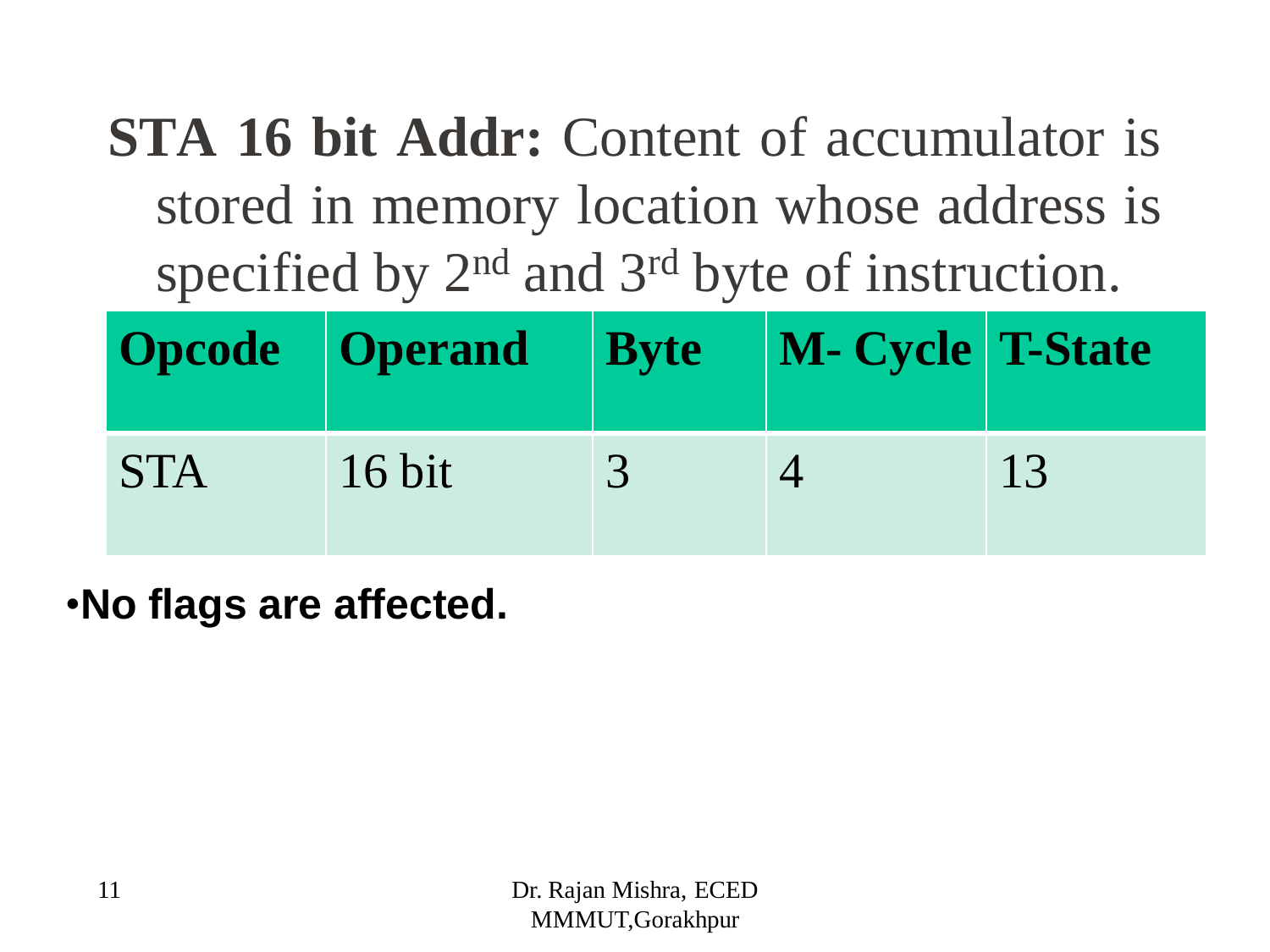**LDA 16 bit Addr:** Content of memory location memory location whose address is specified by 2<sup>nd</sup> and 3<sup>rd</sup> byte of instruction, is loaded in accumulator.

|            | Opcode Operand | <b>Byte</b> M- Cycle T-State |    |
|------------|----------------|------------------------------|----|
| <b>LDA</b> | $16$ bit       |                              | 13 |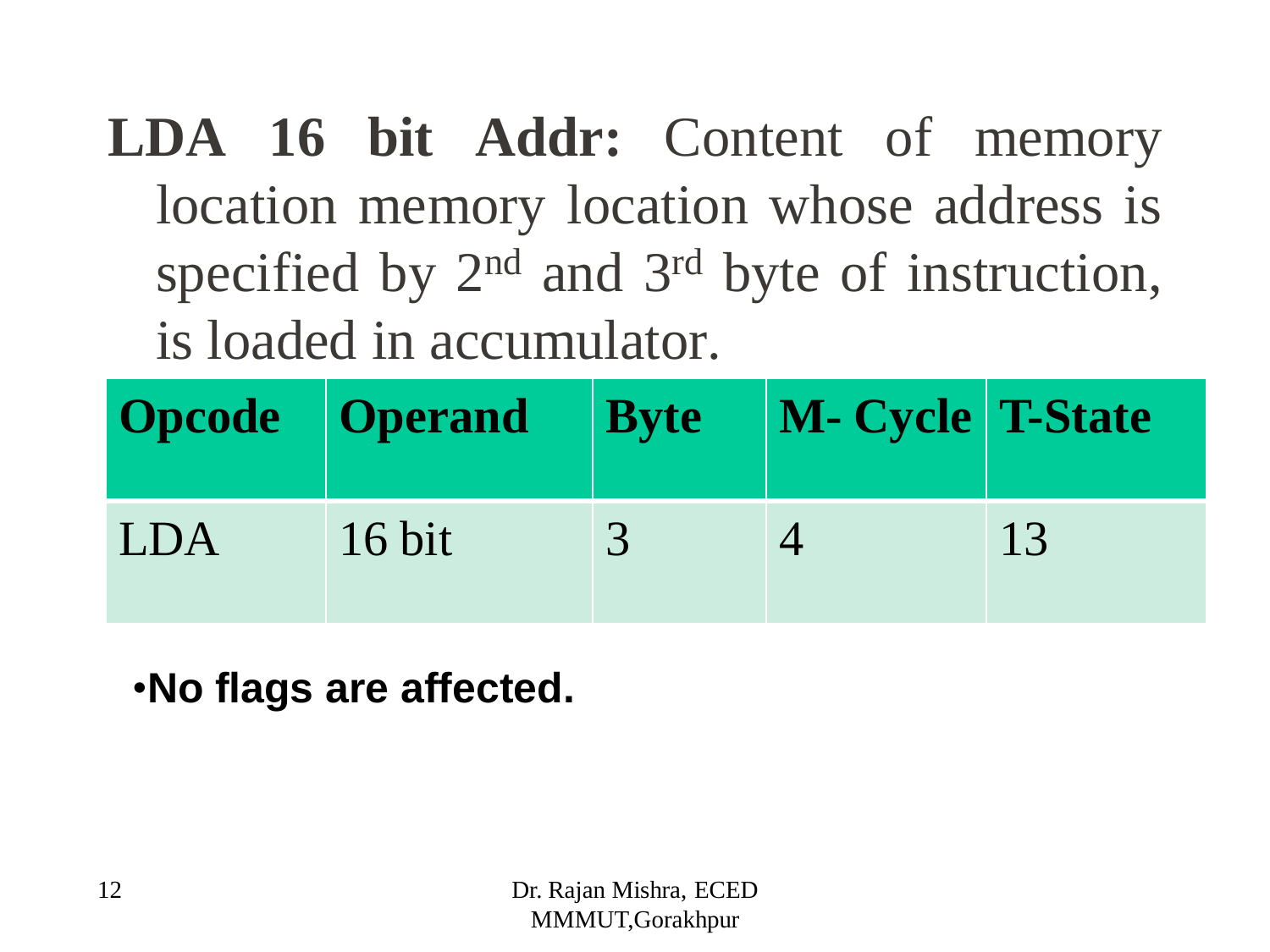**STAX Rp:** Content of accumulator is copied into memory location whose address is specified by register pair(BC or DE).

|             | <b>Opcode Operand Byte</b> | M- Cycle T-State |  |
|-------------|----------------------------|------------------|--|
| <b>STAX</b> | B/D                        |                  |  |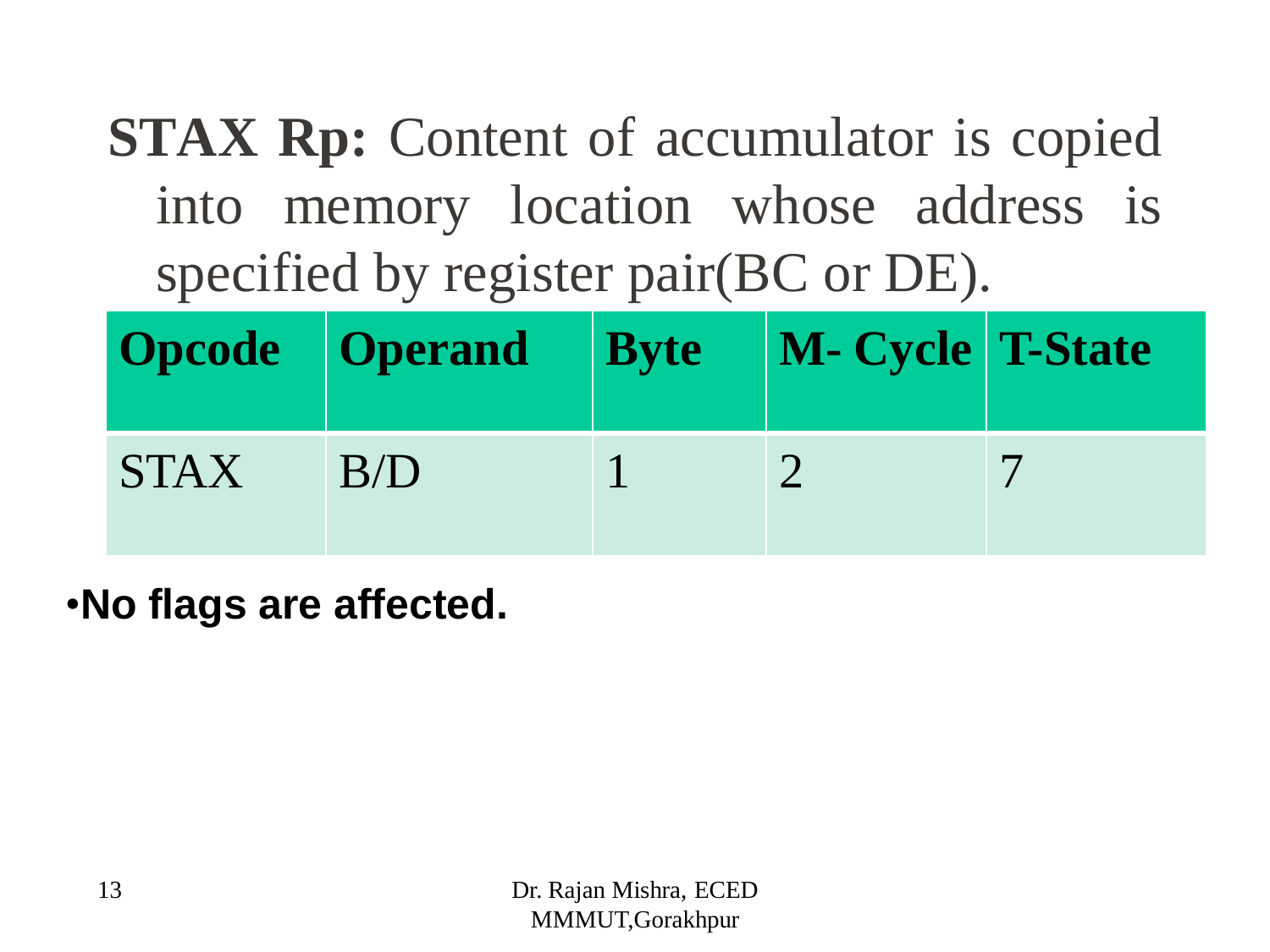**LDAX Rp:** Content of memory location whose address is specified by register pair(BC or DE), is loaded in accumulator.

|        | Opcode   Operand   Byte   M- Cycle   T-State |  |  |
|--------|----------------------------------------------|--|--|
| LDAX 1 | B/D                                          |  |  |

•**No flags are affected.**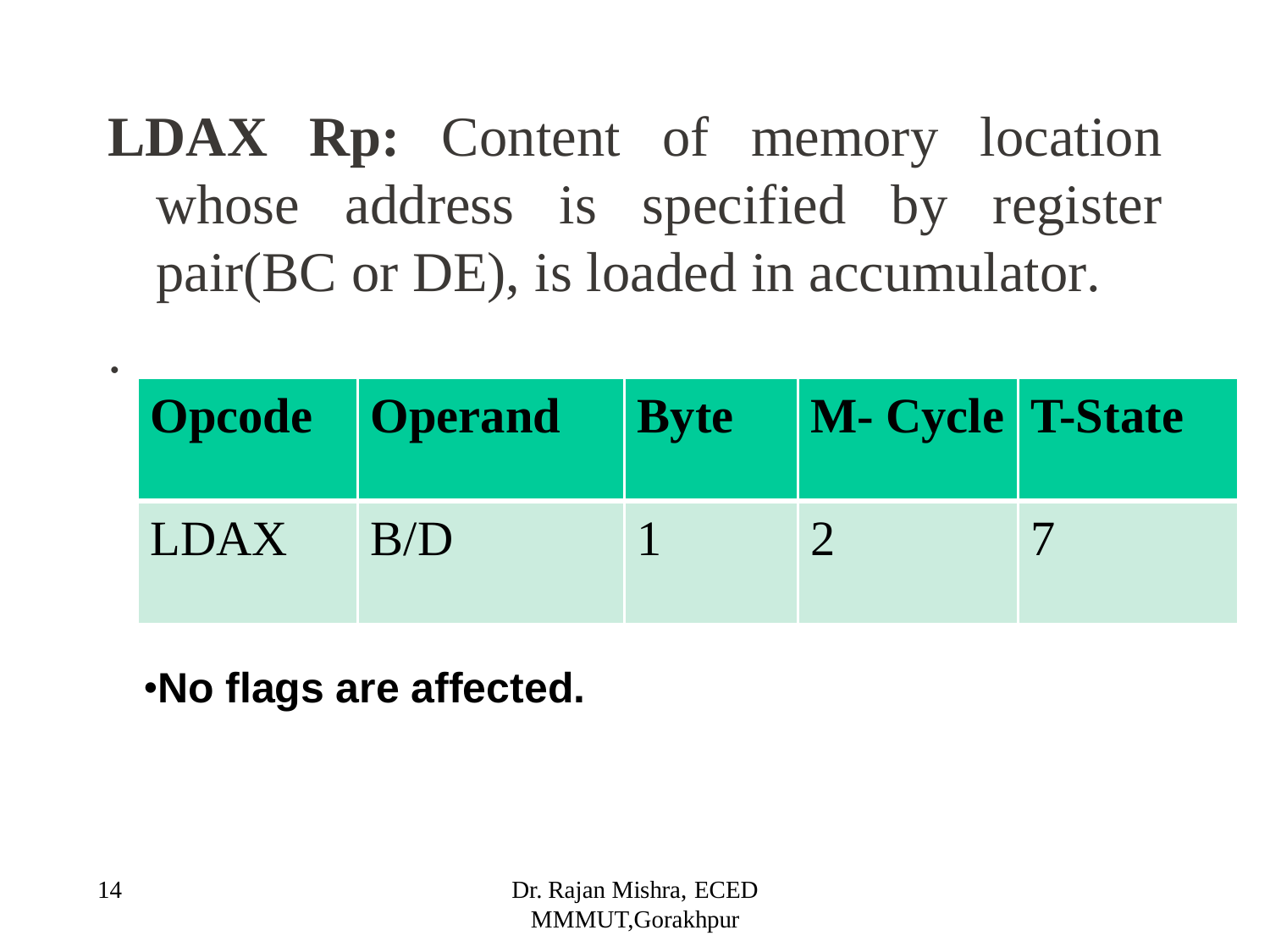**SHLD 16 bit Addr:** Content of register L is stored in memory location whose address is specified by 2<sup>nd</sup> and 3<sup>rd</sup> byte of instruction and content of register H is stored in next memory location.

|             | Opcode Operand Byte |               | M- Cycle T-State |    |
|-------------|---------------------|---------------|------------------|----|
| <b>SHLD</b> | Addr(16<br>bit)     | $\mathcal{R}$ |                  | 16 |

## •**No flags are affected.**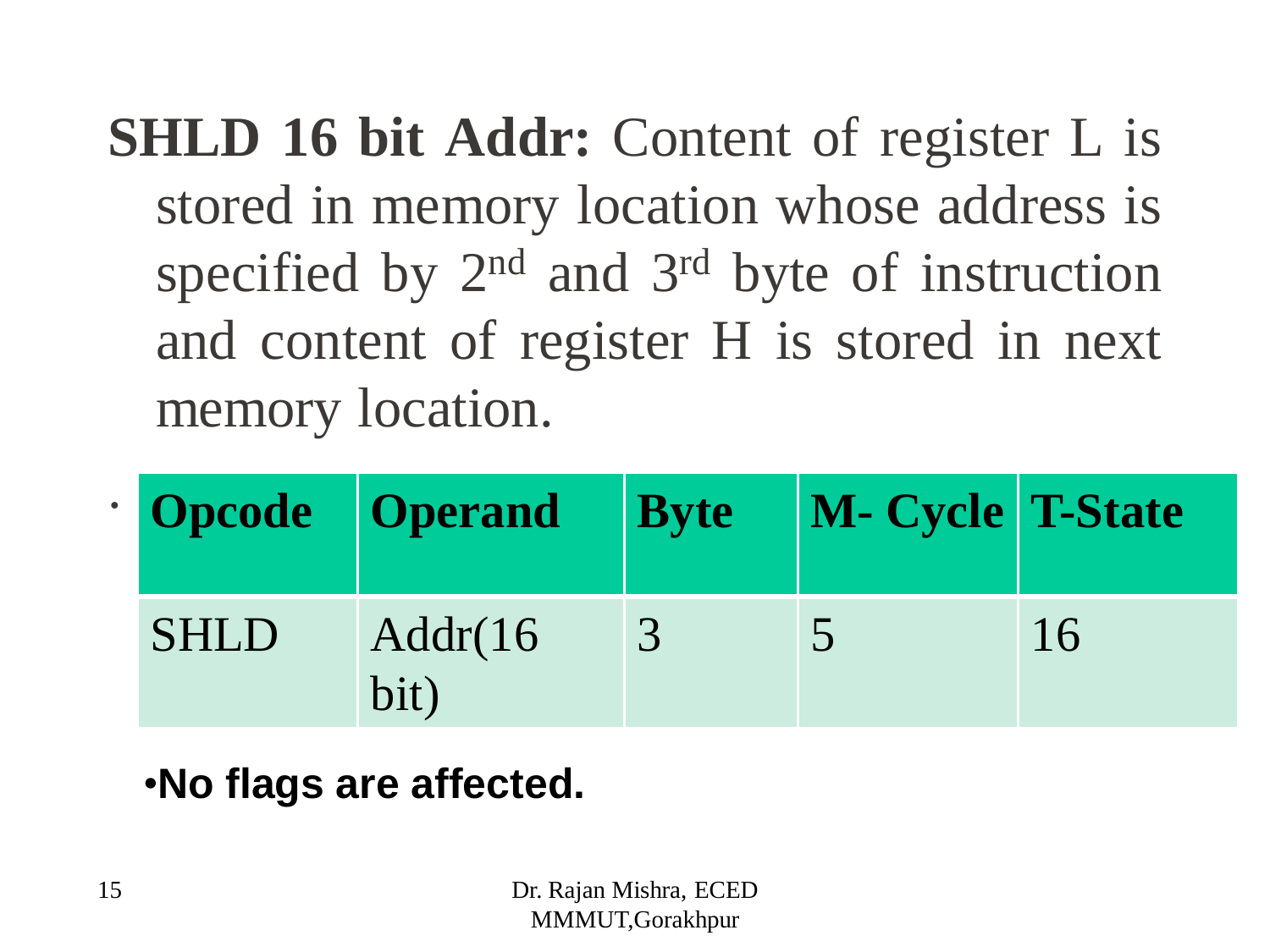**LHLD 16 bit Addr:** Content of memory location memory location whose address is specified by 2<sup>nd</sup> and 3<sup>rd</sup> byte of instruction, is loaded into register L and content of next location is copied into register H.

|      | <b>Opcode Operand Byte</b> |               | M- Cycle T-State |    |
|------|----------------------------|---------------|------------------|----|
| LHLD | Addr(16<br>bit)            | $\mathcal{R}$ |                  | 16 |

## •**No flags are affected.**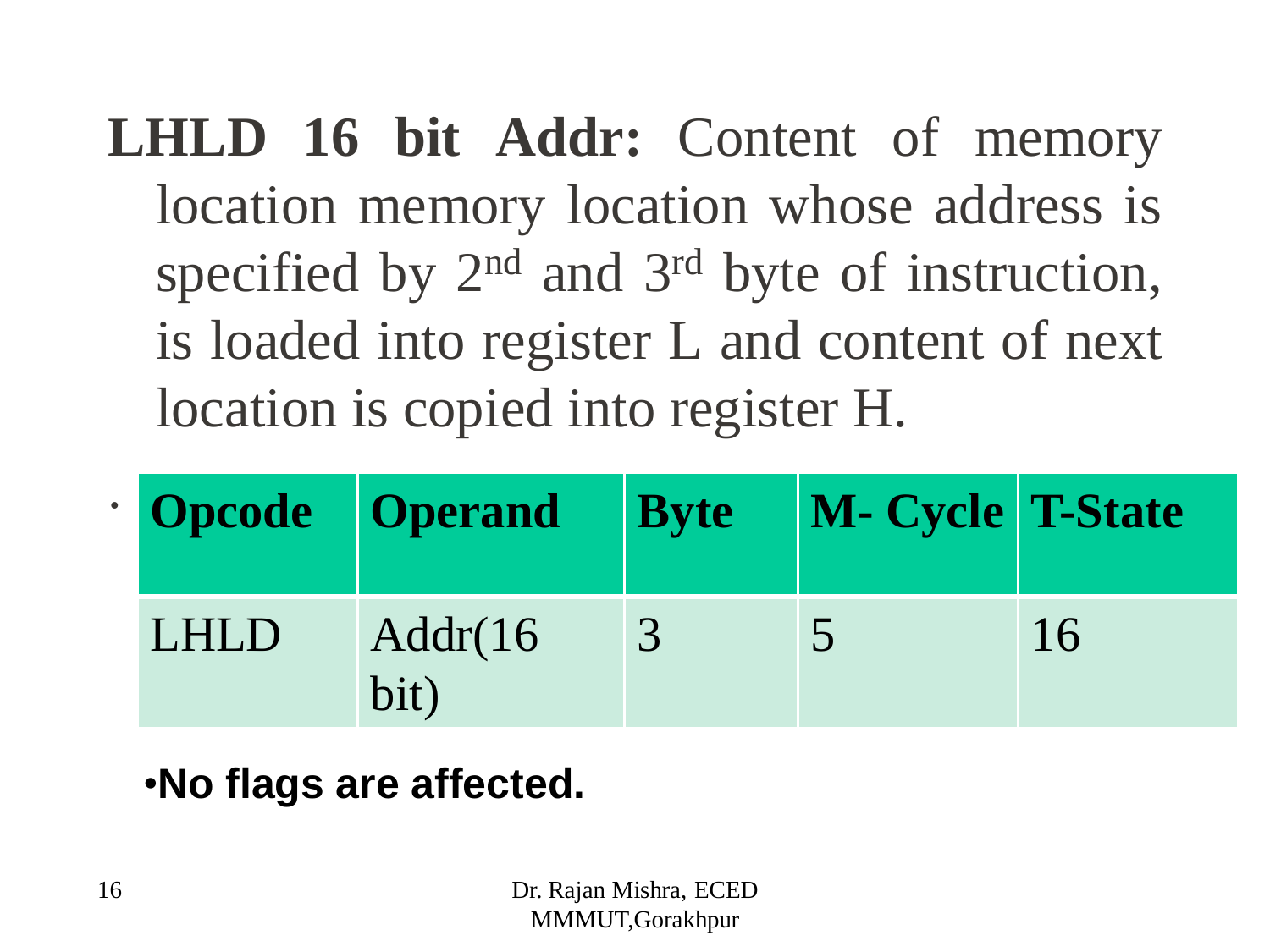**IN 8 bit addr (Port Address):**Accept(read) data byte from an input device and place it in the accumulator.

**OUT 8 bit addr (Port Address):** Send(write) data byte from the accumulator to an output device.

|     | <b>Opcode Operand Byte</b>     | M- Cycle T-State |           |
|-----|--------------------------------|------------------|-----------|
| IN  | Addr $(8 \text{ bit})$ 2       | $\mathcal{R}$    | 10        |
| OUT | $\text{Addr}(8 \text{ bit})$ 2 | $\mathcal{R}$    | $\bigcup$ |

|  | .No flags are affected. |
|--|-------------------------|
|  | Dr. Raja                |

ujan Mishra, ECED MMMUT,Gorakhpur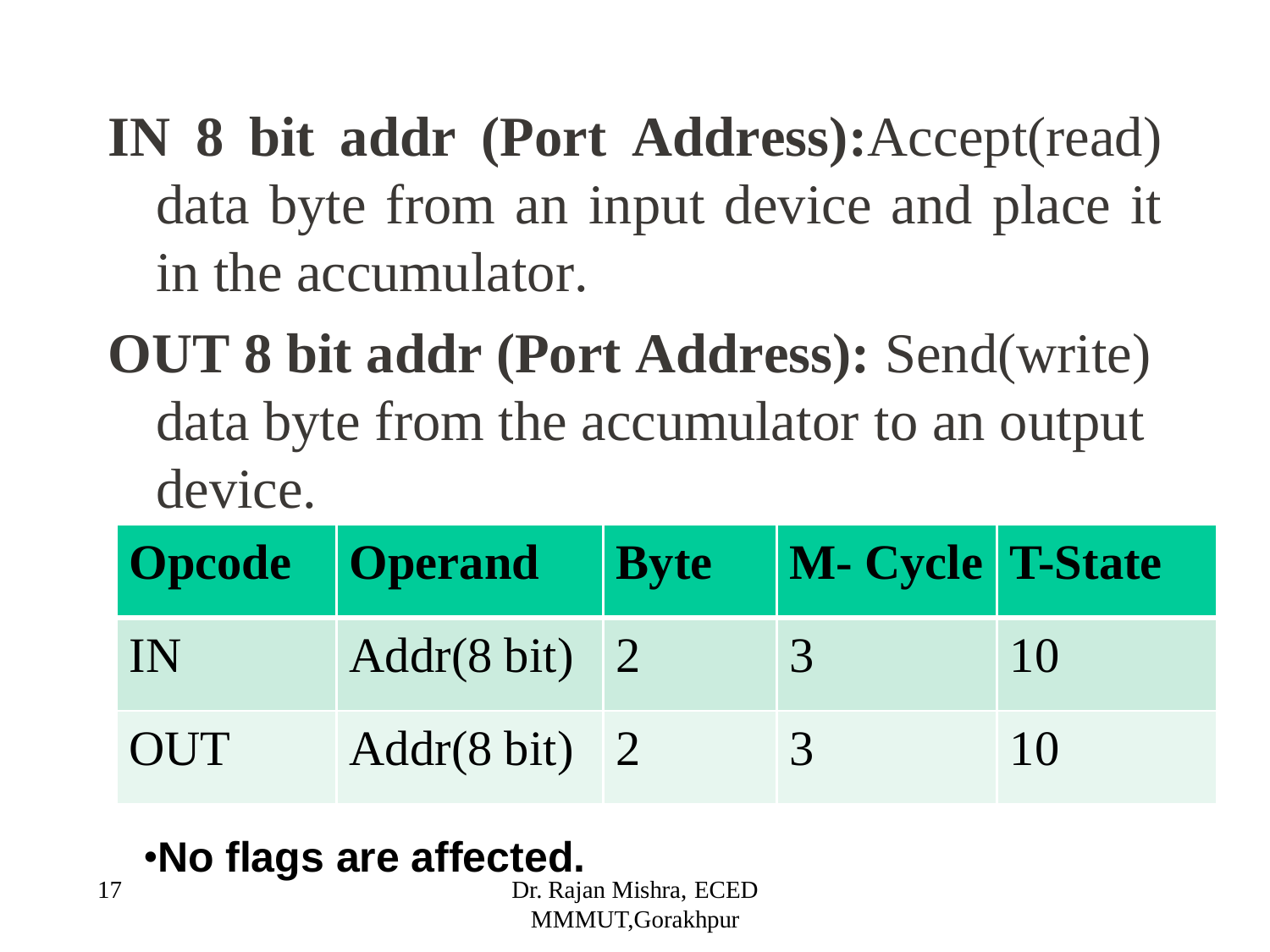# **XCHG:** Exchange the contents of H-L pair with D-E pair.

|      | <b>Opcode Operand</b> Byte | M- Cycle T-State |  |
|------|----------------------------|------------------|--|
| XCHG | None                       |                  |  |

#### •**No flags are affected.**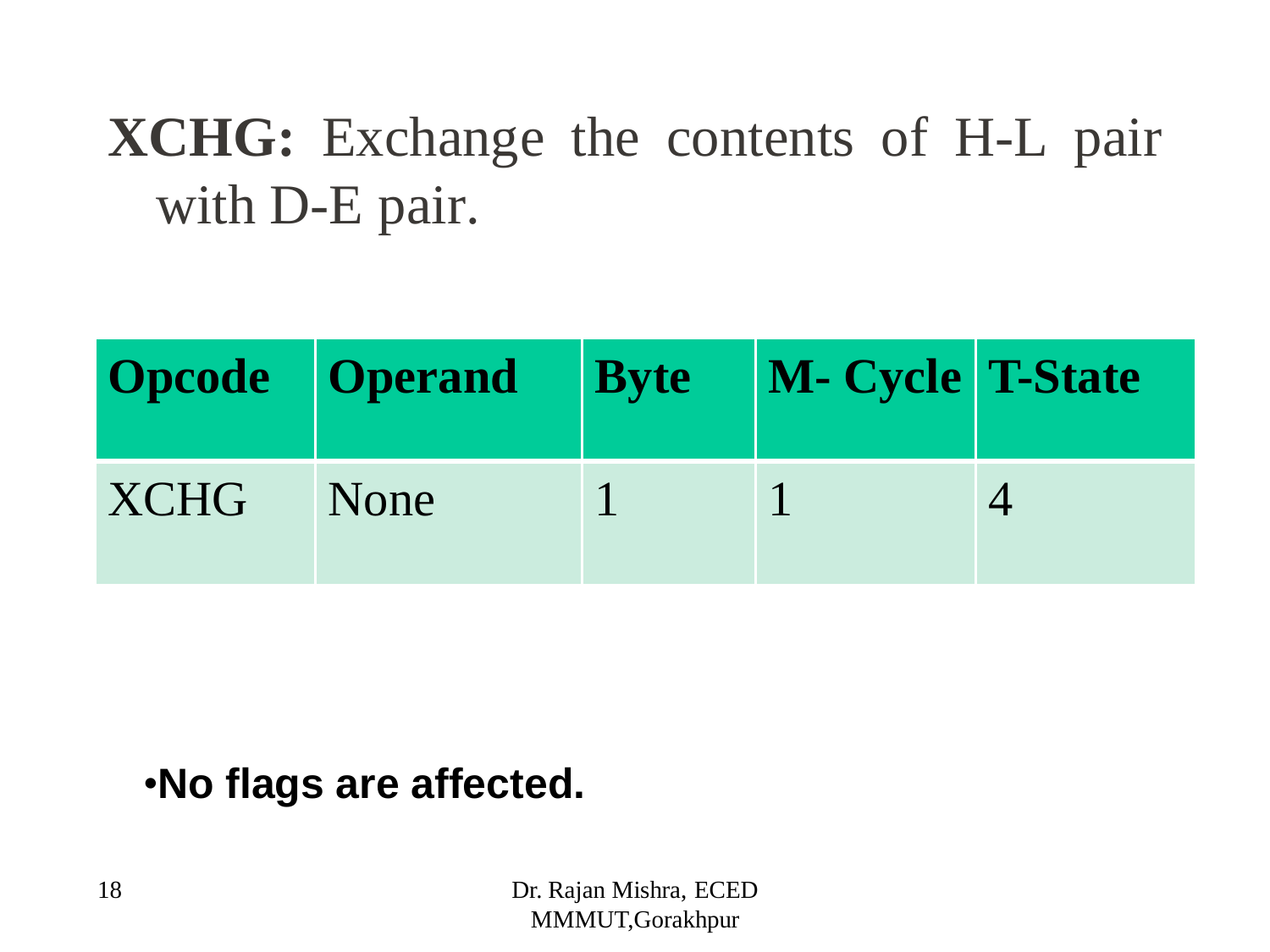**SPHL:** Copy the contents of H and L register into the stack pointer.

|             | Opcode Operand | <b>Byte</b> | M- Cycle T-State |  |
|-------------|----------------|-------------|------------------|--|
| <b>SPHL</b> | None           |             |                  |  |

#### •**No flags are affected.**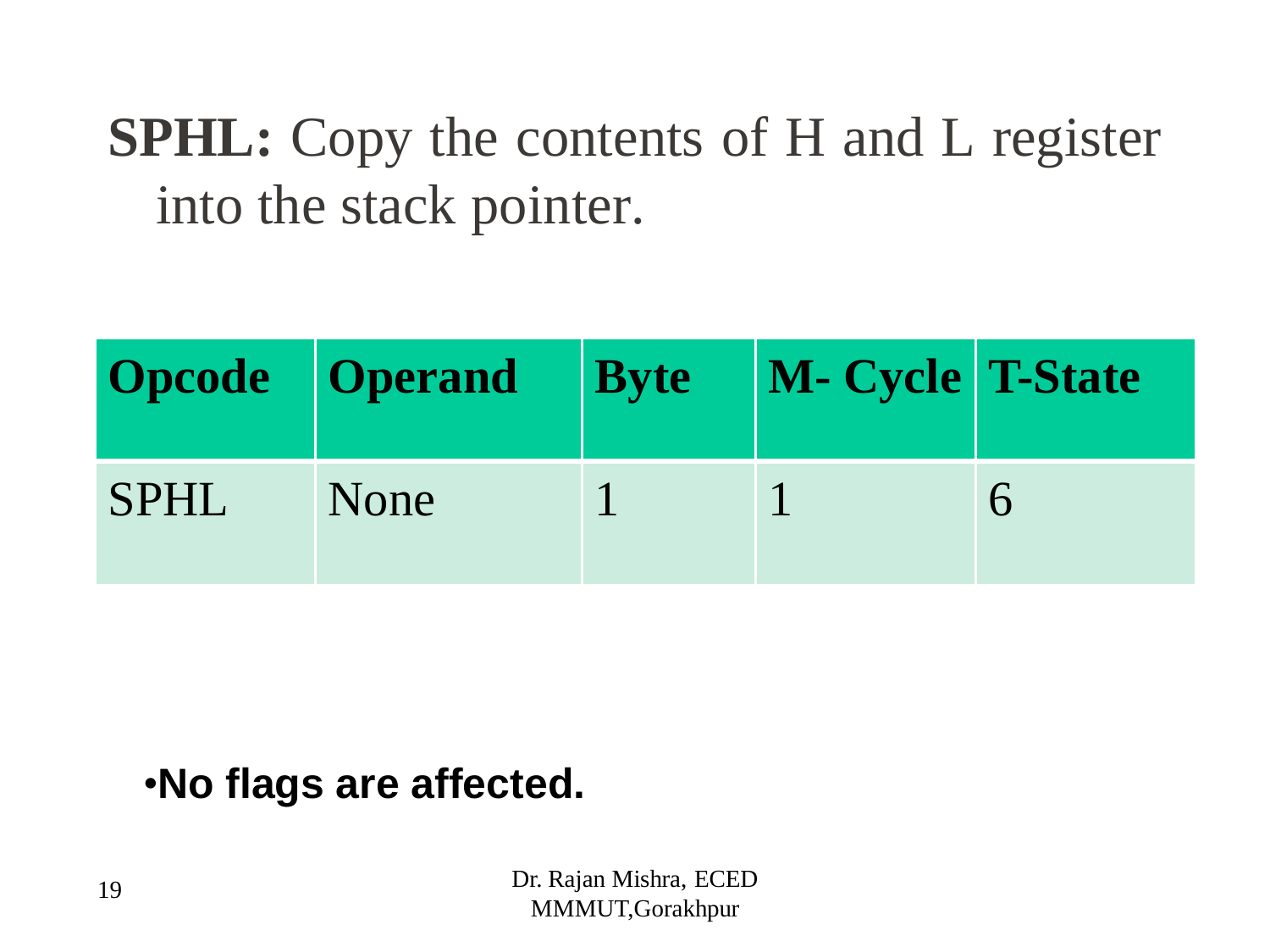# Arithmetic Operations

- **Addition:** Any 8-bit data, or the contents of a register, or the contents of a memory location can be added to the contents of accumulator. Result is stored in accumulator.
- **Subtraction:** Any 8-bit data, or the contents of a register, or the contents of a memory location can be subtracted from the contents of accumulator. Result is stored in accumulator.

Subtraction is performed in 2's complement.

**No two other 8-bit registers can be added/subtracted directly**

• **Increment/decrement:** The content of register/register pair/ memory location can be incremented/decremented by 1**.**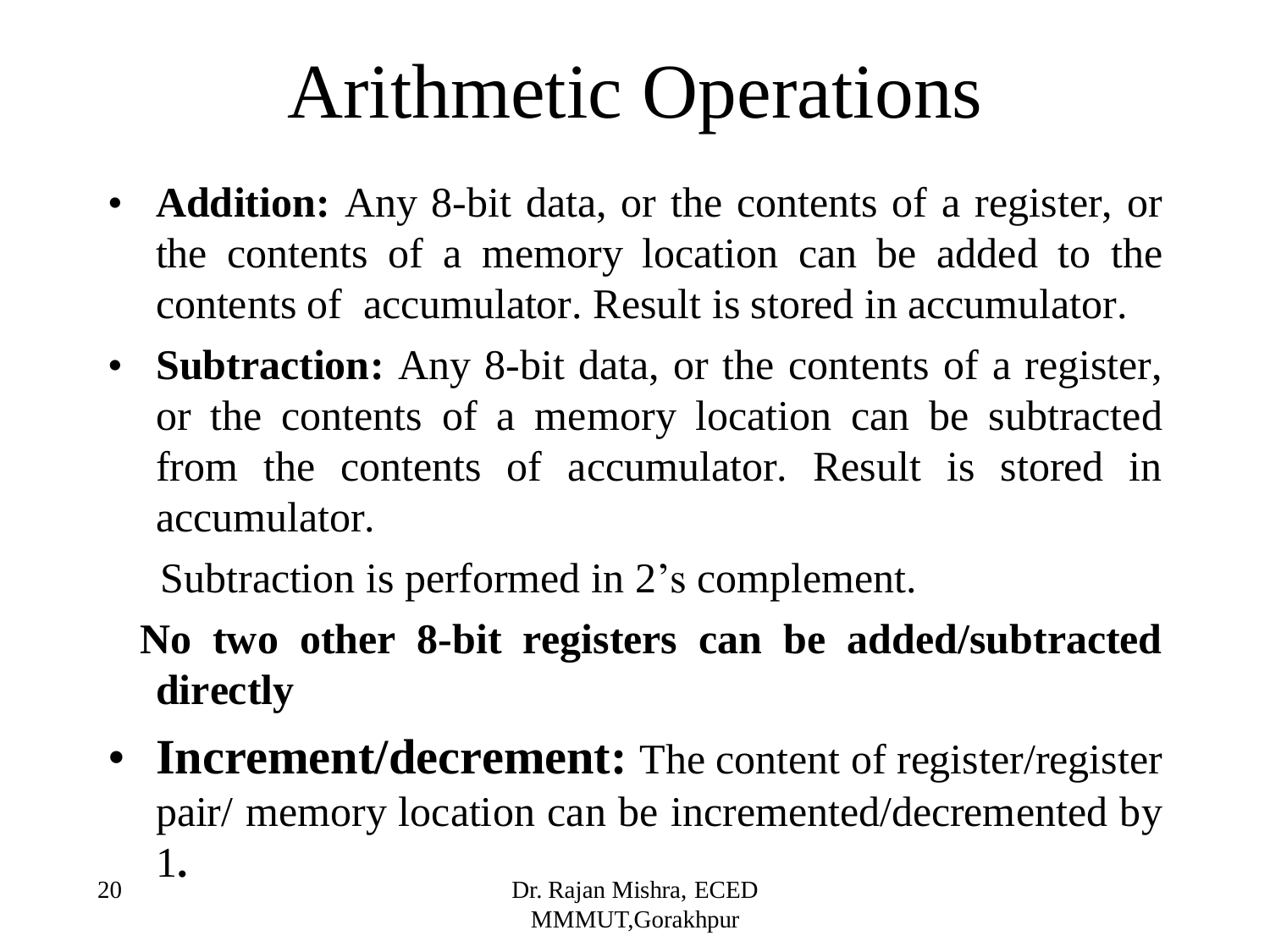- **ADD R/M :** Add the content of register or memory location to the content of accumulator.
	- Result is stored in accumulator.
	- If second operand is a memory location then it is addressed by HL pair register.

|     | <b>Opcode Operand</b> | <b>Byte</b> | M- Cycle T-State |  |
|-----|-----------------------|-------------|------------------|--|
| ADD | R                     |             |                  |  |
| ADD | M                     |             |                  |  |

# •**All flags are modified.**

Dr. Rajan Mishra, ECED MMMUT,Gorakhpur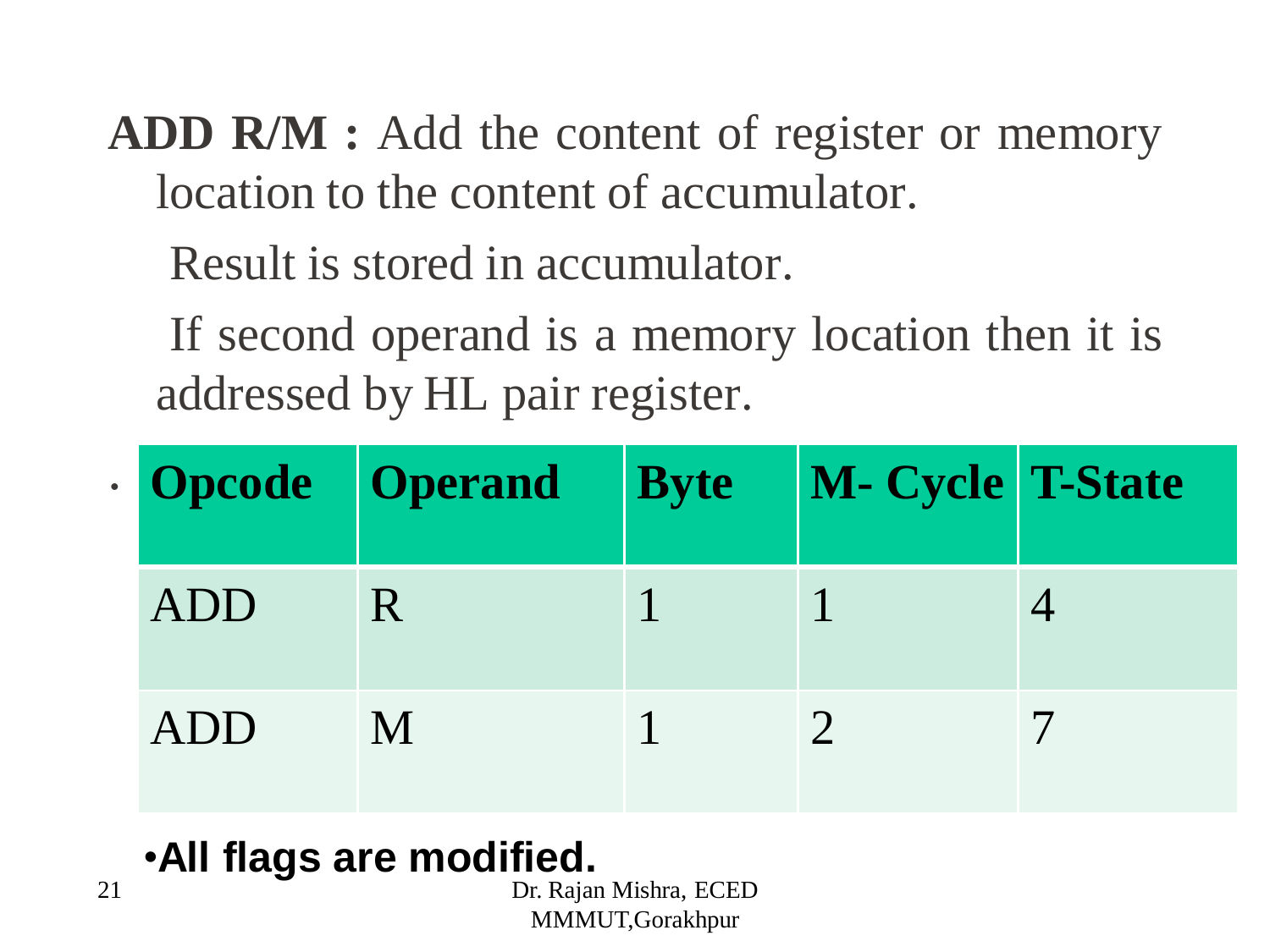- **ADC R/M :** Add the content of register or memory location and the carry bit(flag) to the content of accumulator.
	- If second operand is a memory location then it is addressed by HL pair register.
	- . Result is stored in accumulator.

Previous carry flag is reset.

|            | Opcode Operand Byte M- Cycle T-State |  |  |
|------------|--------------------------------------|--|--|
| ADC        | <b>ART</b>                           |  |  |
| <b>ADC</b> |                                      |  |  |

## •**All flags are modified.**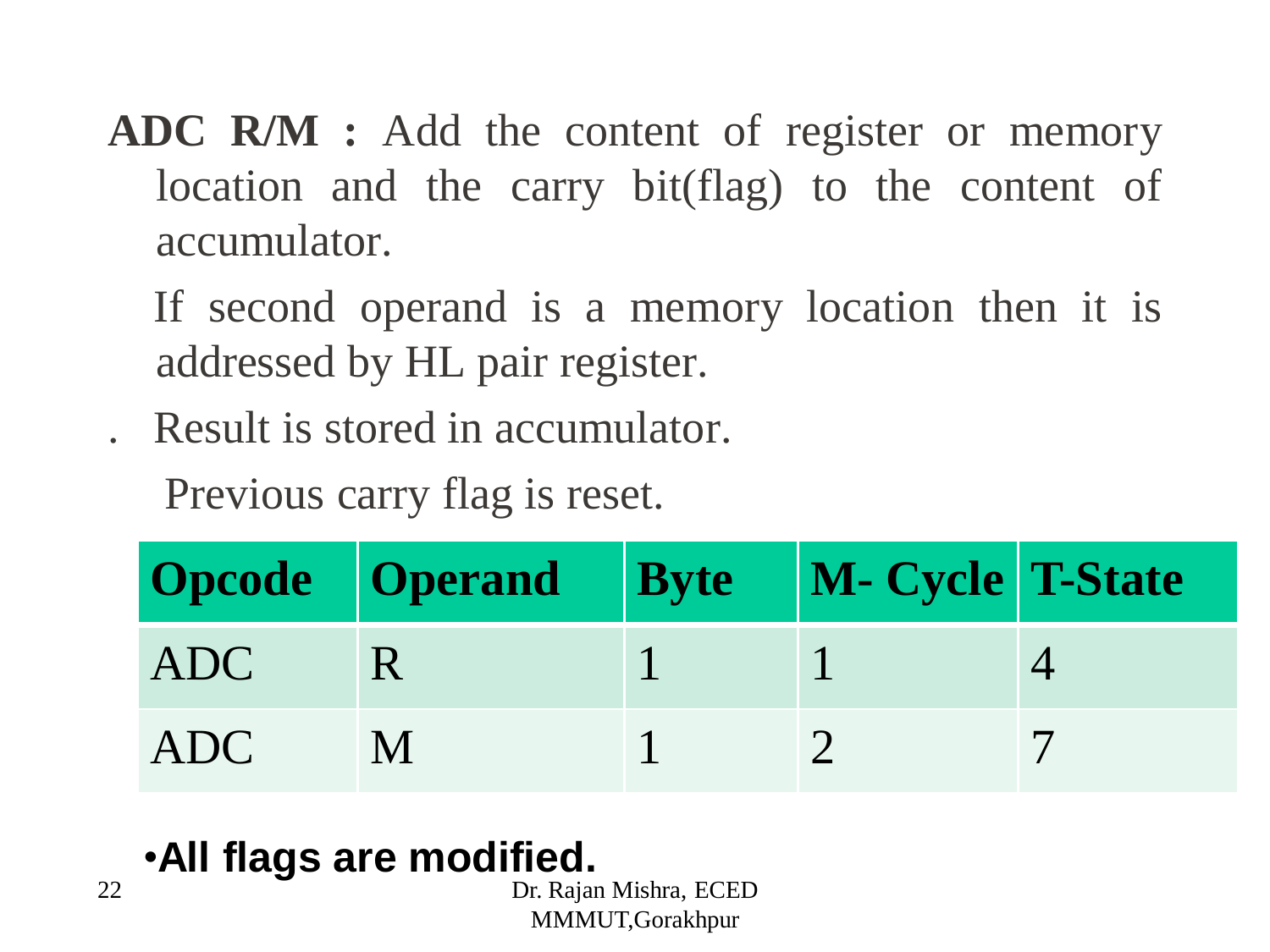**ADI 8-bit data :** Add the 8 bit immediate data to the content of accumulator.

**ACI 8-bit data :** Add the 8 bit immediate data and carry bit(flag) to the content of accumulator Result is stored in accumulator.

|     | Opcode Operand Byte | M- Cycle T-State |  |
|-----|---------------------|------------------|--|
| ADI | 8 bit data          |                  |  |
| ACI |                     |                  |  |

## •**All flags are modified.**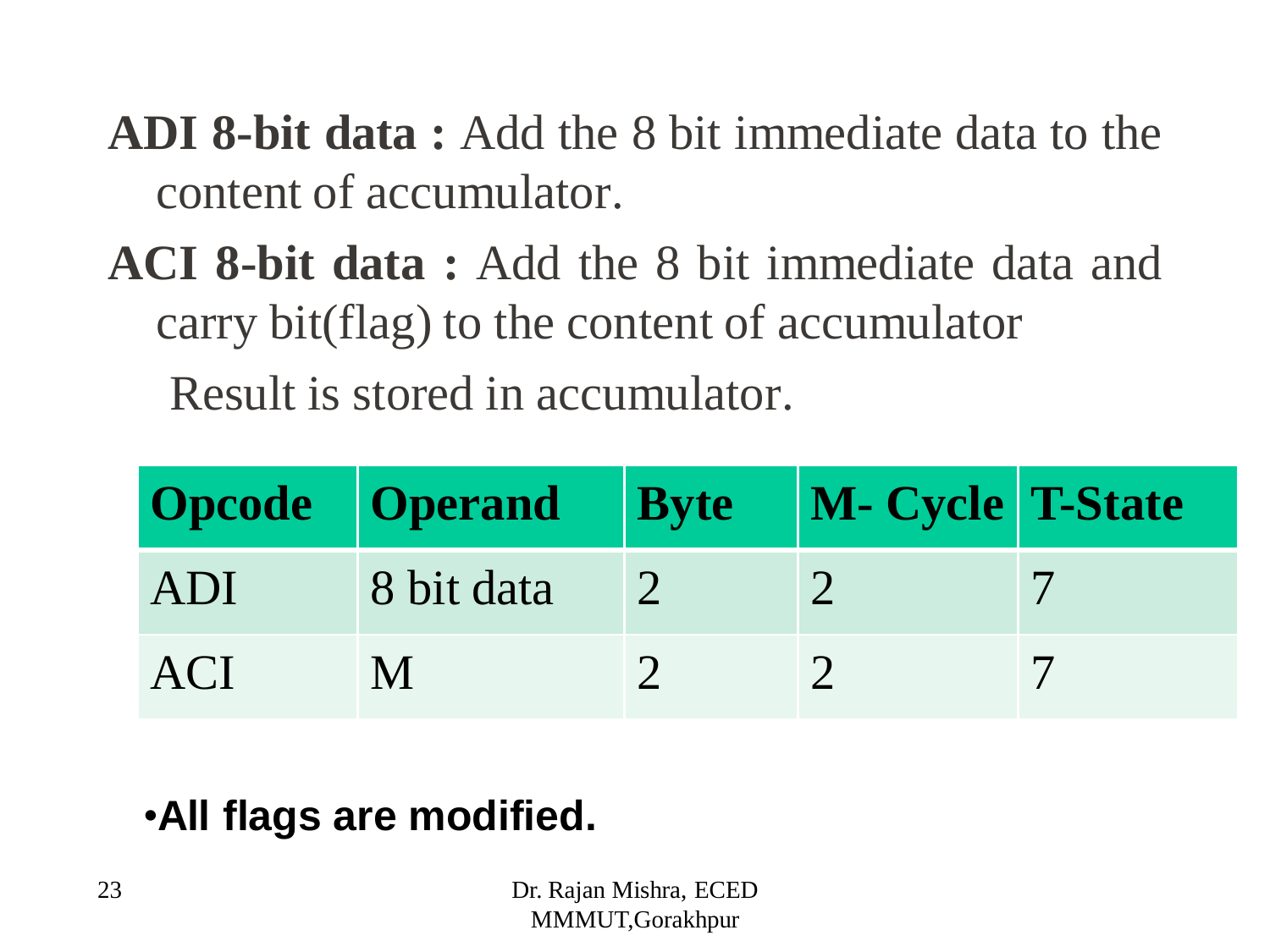- **SUB R/M :** Subtract the content of register or memory location from the content of accumulator. Result is stored in accumulator.
	- If second operand is a memory location then it is addressed by HL pair register.

|            | <b>Opcode Operand Byte</b> | M- Cycle T-State |  |
|------------|----------------------------|------------------|--|
| <b>SUB</b> |                            |                  |  |
| <b>SUB</b> |                            |                  |  |

•**All flags are modified.**

Dr. Rajan Mishra, ECED MMMUT,Gorakhpur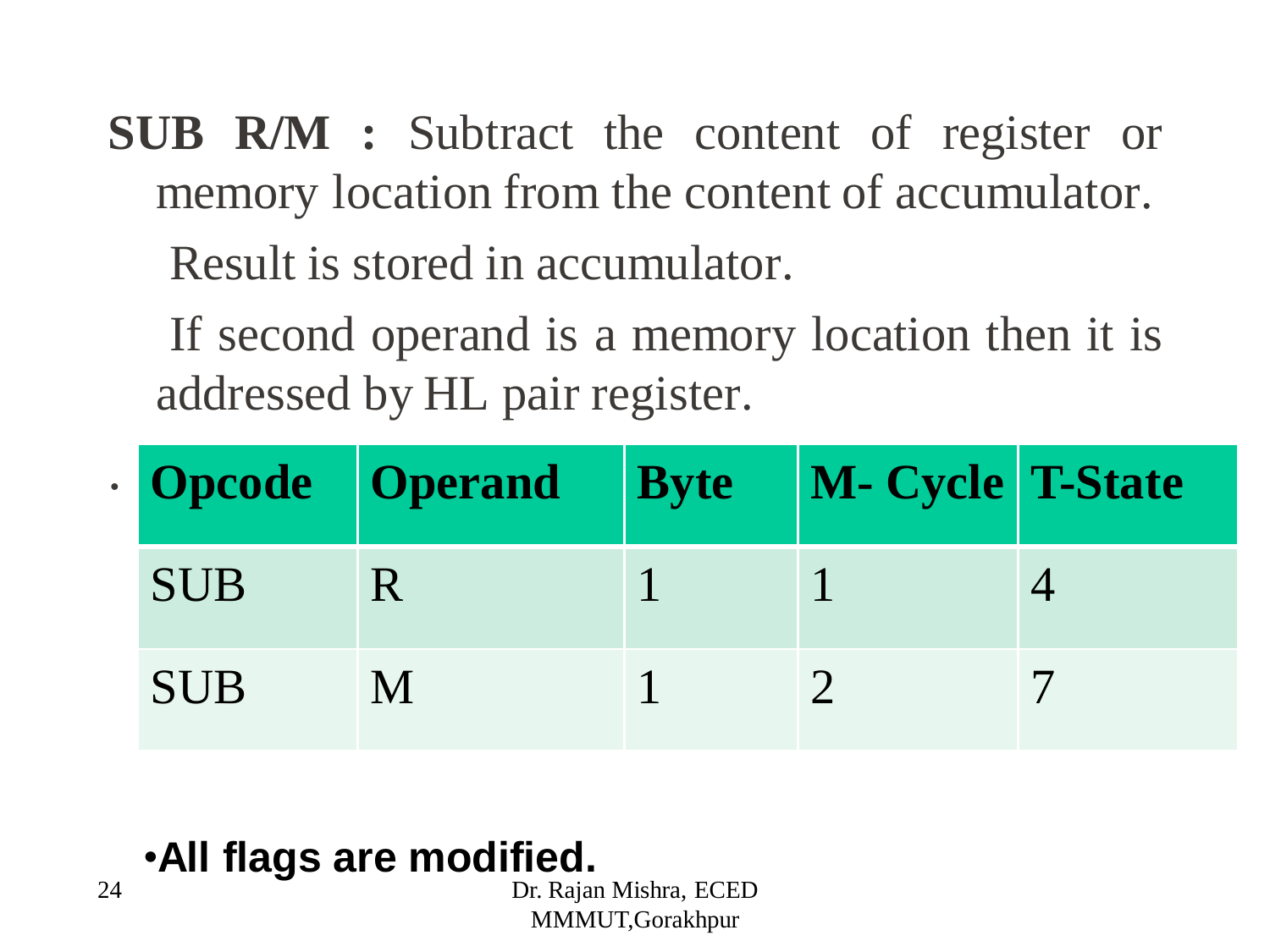- **SBB R/M :** Subtract the content of register or memory location and the carry bit(flag) from the content of accumulator.
	- If second operand is a memory location then it is addressed by HL pair register.

. Result is stored in accumulator.

Previous barrow(carry) flag is reset.

|            | Opcode Operand Byte M- Cycle T-State |  |  |
|------------|--------------------------------------|--|--|
| <b>SBB</b> |                                      |  |  |
| <b>SBB</b> |                                      |  |  |

# •**All flags are modified.**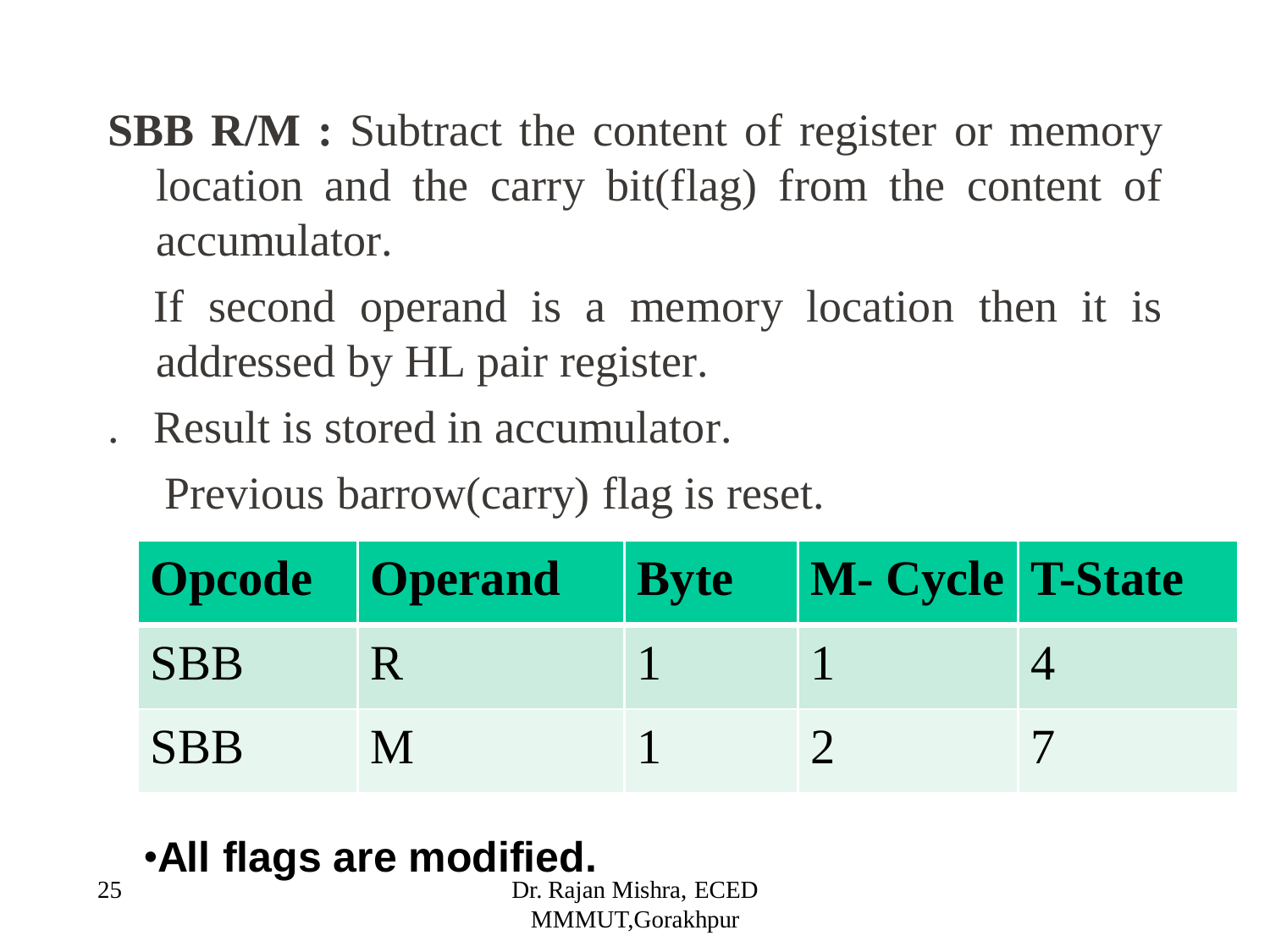**SUI 8-bit data :** Subtract the 8 bit immediate data from the content of accumulator.

**SBI 8-bit data :** Subtract the 8 bit immediate data and carry bit(flag) from the content of accumulator

Result is stored in accumulator.

|            | Opcode Operand Byte | M- Cycle T-State |  |
|------------|---------------------|------------------|--|
| <b>SUI</b> | 8 bit data          |                  |  |
| <b>SBI</b> |                     |                  |  |

# •**All flags are modified.**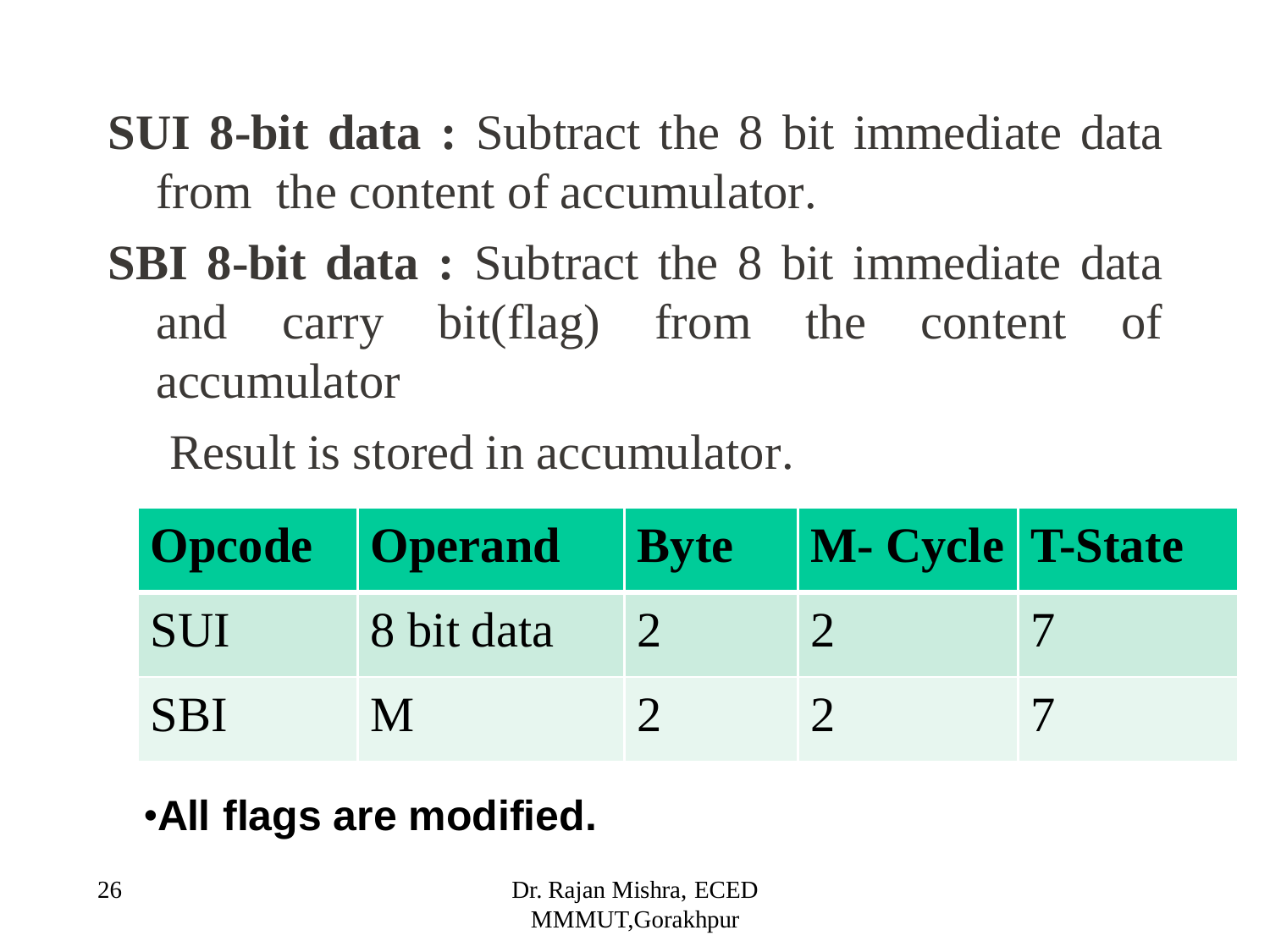**INR R/M :** Increment the content of register or memory location by 1.

If second operand is a memory location then it is addressed by HL pair register.

. Result is stored in register or memory location.

|            | Opcode   Operand   Byte   M- Cycle T-State |  |     |
|------------|--------------------------------------------|--|-----|
| <b>INR</b> |                                            |  |     |
| <b>INR</b> |                                            |  | 1() |

## •**All flags are modified except carry flag.**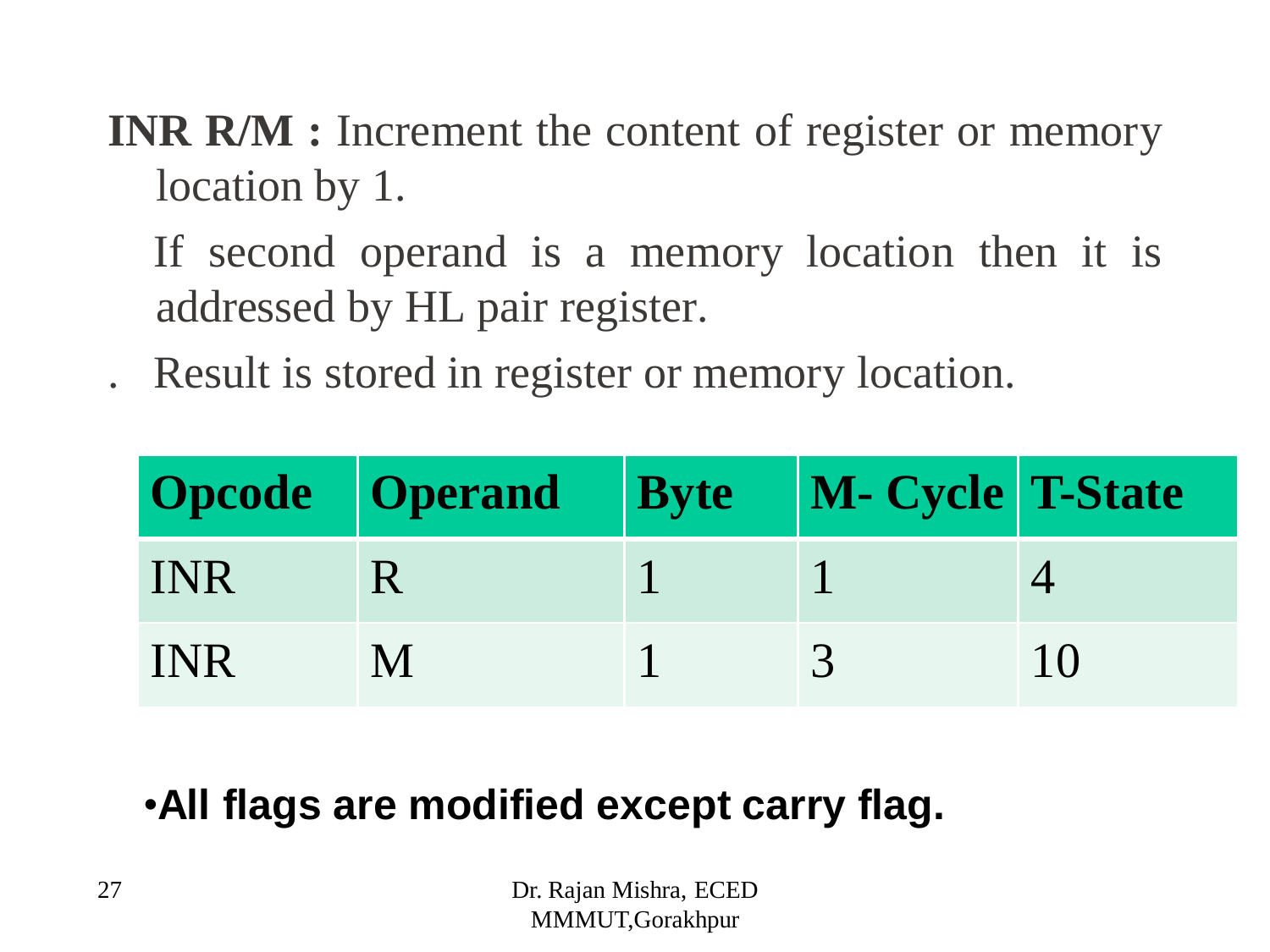**DCR R/M :** Decrement the content of register or memory location by 1.

If second operand is a memory location then it is addressed by HL pair register.

. Result is stored in register or memory location.

|            | Opcode   Operand   Byte   M- Cycle   T-State |  |           |
|------------|----------------------------------------------|--|-----------|
| <b>DCR</b> | TR.                                          |  |           |
| <b>DCR</b> |                                              |  | $\bigcup$ |

### •**All flags are modified except carry flag.**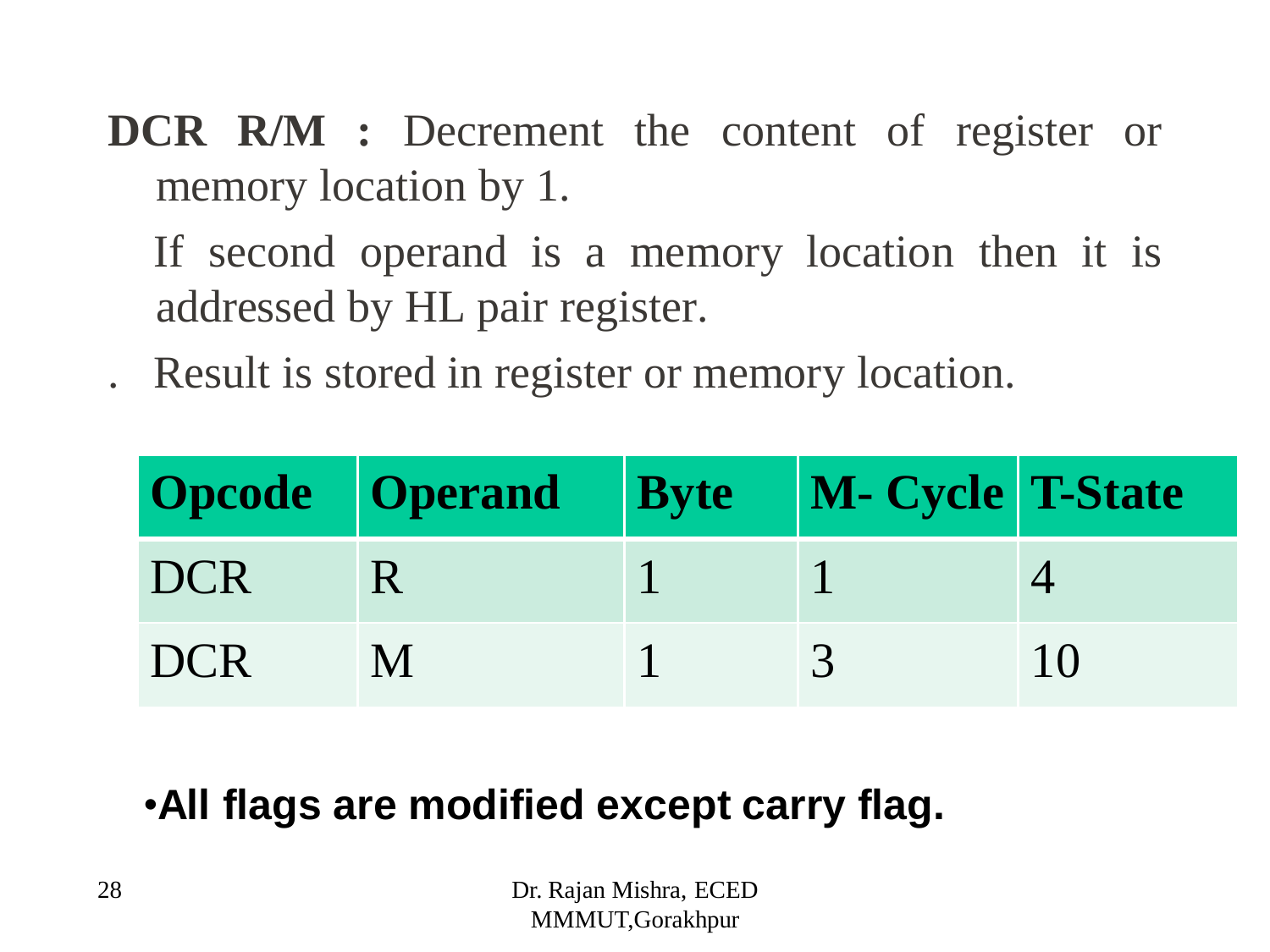**INX Rp :** Increment the content of register pair by 1. **DCX Rp :** Decrement the content of register pair by 1. Result is stored in register pair.

|       | Opcode Operand Byte M- Cycle T-State |  |  |
|-------|--------------------------------------|--|--|
| INX I | Rp                                   |  |  |
| DCX   | Rp                                   |  |  |